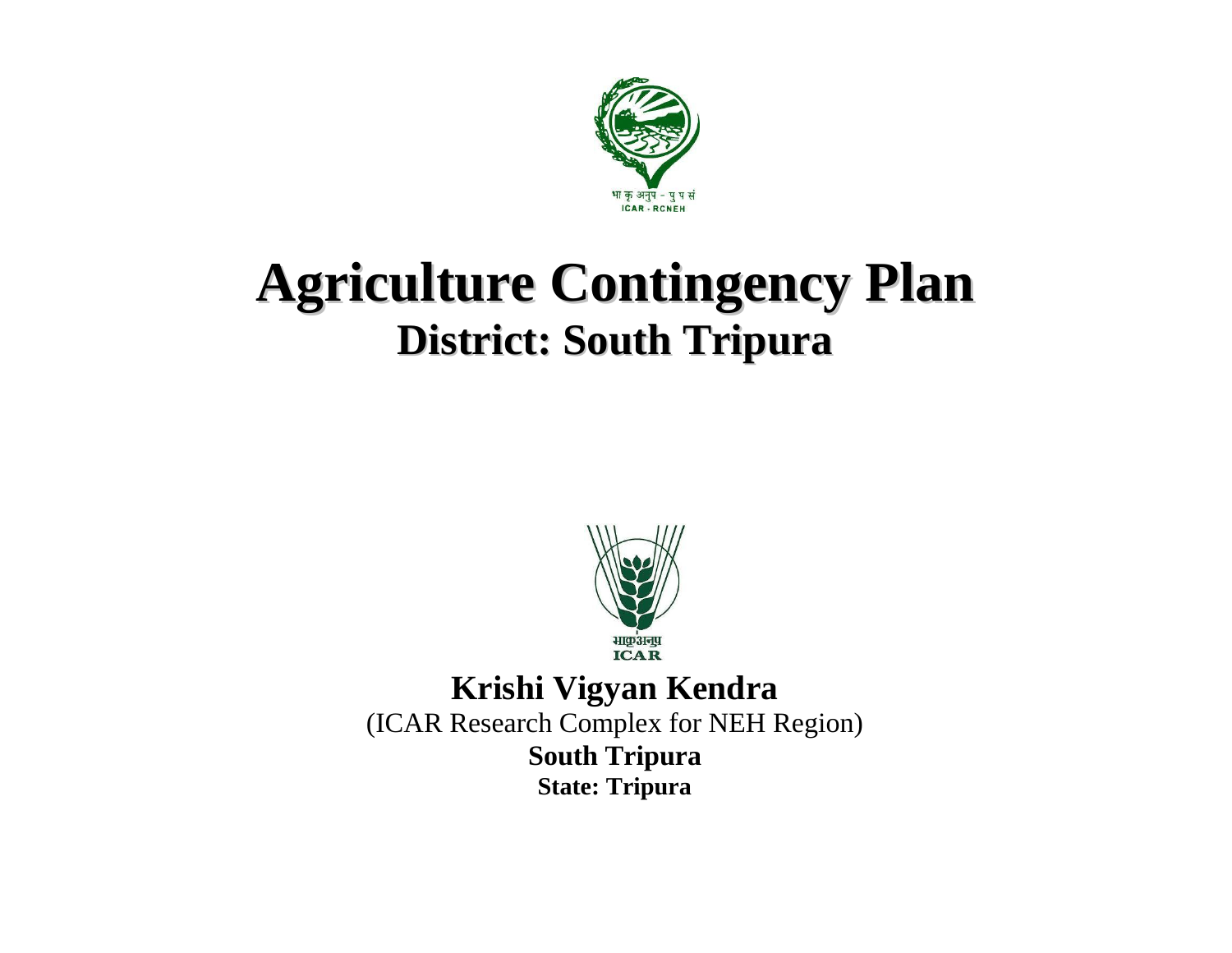# **Agriculture Contingency Plan for District: South Tripura**

|     | 1.0 District Agriculture profile                                                                    |                                                                                                |                                                                             |                                           |                         |                              |  |  |
|-----|-----------------------------------------------------------------------------------------------------|------------------------------------------------------------------------------------------------|-----------------------------------------------------------------------------|-------------------------------------------|-------------------------|------------------------------|--|--|
| 1.1 | <b>Agro-Climatic/Ecological Zone</b>                                                                |                                                                                                |                                                                             |                                           |                         |                              |  |  |
|     | Agro Ecological Sub Region (ICAR)                                                                   | Humid Eastern Himalayan Region (17.2)                                                          |                                                                             |                                           |                         |                              |  |  |
|     | Agro-Climatic Region (Planning<br>Commission)                                                       |                                                                                                | Eastern Himalaya Region (II)                                                |                                           |                         |                              |  |  |
|     | Agro Climatic Zone (NARP)                                                                           |                                                                                                | Mid Tropical Plain Zone (NEH-6)                                             |                                           |                         |                              |  |  |
|     | List all the districts or part thereof<br>falling under the NARP Zone                               |                                                                                                | South, Gomati, Sipahijhala, West, Khowai, Dhalai, Unokoti and North Tripura |                                           |                         |                              |  |  |
|     | Geographic coordinates of district                                                                  | Latitude                                                                                       |                                                                             | Longitude                                 |                         | Altitude                     |  |  |
|     |                                                                                                     | 22°57' & 23°45' N                                                                              |                                                                             | 91 <sup>0</sup> 19' & 91 <sup>0</sup> 53' |                         | 120 m (B.C. Manu)            |  |  |
|     | Name and address of the concerned<br>ZRS/ ZARS/ RARS/ RRS/ RRTTS                                    | ICAR Research Complex for N.E.H. Region, Tripura Centre<br>Lembucherra, West Tripura, Tripura. |                                                                             |                                           |                         |                              |  |  |
|     | Mention the KVK located in the district                                                             | Krishi Vigyan Kendra, South Tripura, Birchandra Manu, Tripura.                                 |                                                                             |                                           |                         |                              |  |  |
|     | Name & address of the nearest Agromet<br>field unit (AMFU, IMD) for agro-<br>advisories in the zone | ICAR Research Complex for N.E.H. Region, Tripura Centre<br>Lembucherra, West Tripura, Tripura. |                                                                             |                                           |                         |                              |  |  |
| 1.2 | Rainfall                                                                                            | Average (mm)                                                                                   | <b>Normal Onset</b>                                                         | (specify week and month)                  | <b>Normal Cessation</b> | (specify week and month)     |  |  |
|     | SW monsoon (June-September):                                                                        | 1646.6                                                                                         |                                                                             | $2nd$ week of June                        |                         | 4 <sup>th</sup> week of Sept |  |  |
|     | NE Monsoon (October-December):                                                                      | 67.2                                                                                           |                                                                             | 2 <sup>nd</sup> week of October           |                         | First week of November       |  |  |
|     | Winter (Jan-February)                                                                               | 8.2                                                                                            |                                                                             |                                           |                         |                              |  |  |
|     | Summer (March-May)                                                                                  | 431.8                                                                                          |                                                                             | 1 <sup>st</sup> week of April             |                         | 1 <sup>st</sup> week of June |  |  |
|     | Annual                                                                                              | 2153                                                                                           |                                                                             |                                           |                         |                              |  |  |

*Source: Office of the Supdt. Of Agriculture, Santirbajar,Govt. of Tripura* 

| 1. . J | <b>Land</b> use<br>pattern of the<br>district (latest<br>statistics) | Geographical<br>area | Forest area | Land under<br>non-agricultural use | Permanent<br>pastures | Cultivable<br>wasteland | Land<br>under<br>Misc. tree<br>crops and<br>groves | Barren and<br>uncultivable<br>land | Current<br>fallows | Other<br>fallows |
|--------|----------------------------------------------------------------------|----------------------|-------------|------------------------------------|-----------------------|-------------------------|----------------------------------------------------|------------------------------------|--------------------|------------------|
|        | Area (ha)                                                            | 148466.75            | 120038.00   | 217494.31                          | 392.39                | 4724                    | 7951.76                                            | 2187                               | 475                | -                |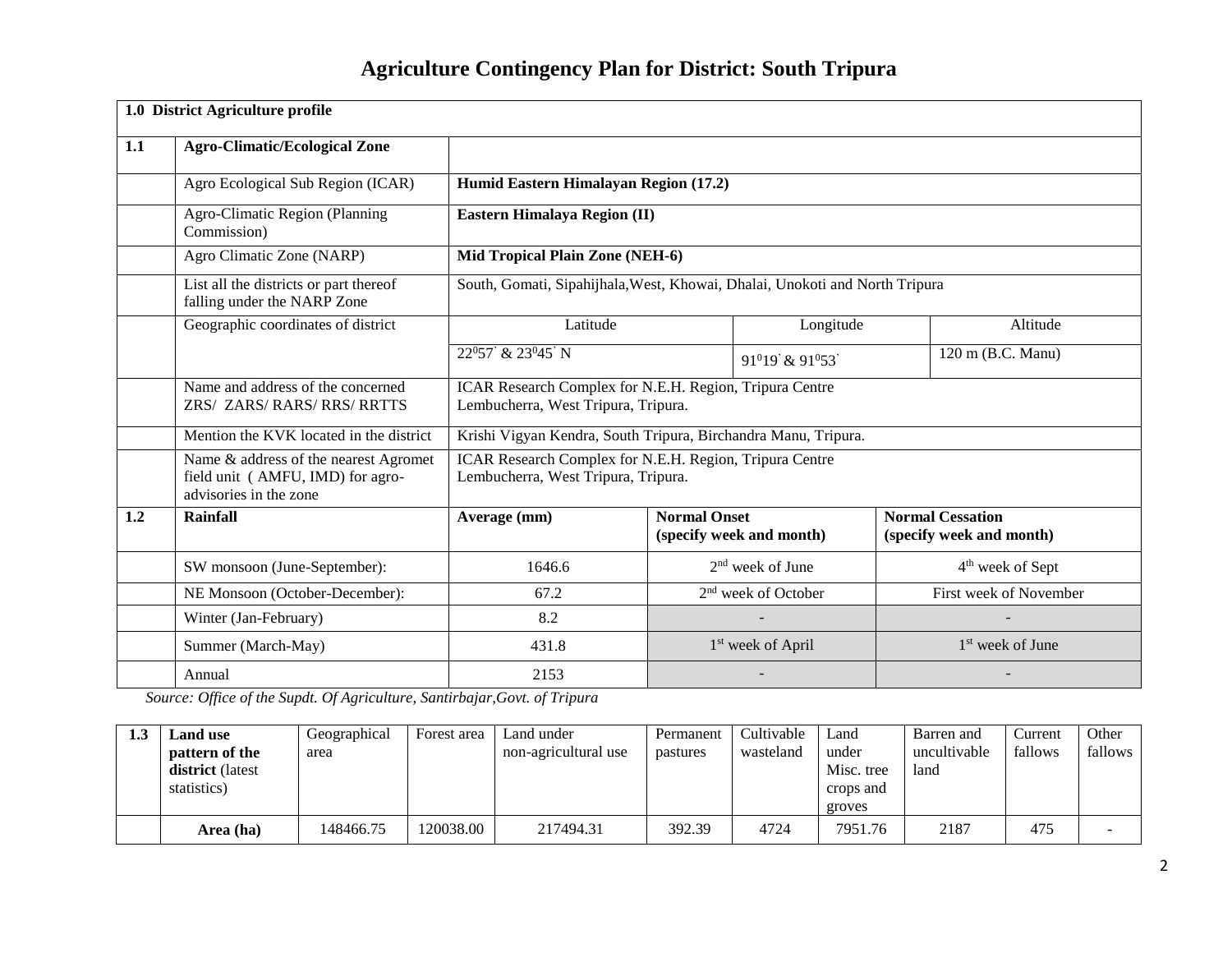# *Source: Source: Land Use Statistics of Tripura*

| 1.4 | Major Soils (common names like shallow | Area 9 ha) | Percentage of land       |
|-----|----------------------------------------|------------|--------------------------|
|     | red soils etc.)                        |            |                          |
|     | 1. Red Soil                            | 77603.00   | 57.06                    |
|     | 2. Alluvial Soil                       | 3551.76    | 2.61                     |
|     | 3. Sandy Soil                          | 6845.90    | 5.03                     |
|     | 4. Sandy Loam                          | 47002.9    | 34.56                    |
|     | 5. Clay Loam                           |            |                          |
|     | Others (specify):                      | --         | $\overline{\phantom{m}}$ |
| 1.5 | <b>Agricultural land use</b>           | Area (ha)  | Cropping intensity %     |
|     | Net sown area                          | 84101      |                          |
|     | Area sown more than once               | 63586      | 176                      |
|     | Gross cropped area                     | 147687     |                          |

*Source: Agriculture Department, Govt. of Tripura* 

| 1.6 | <b>Irrigation</b>                       | Area ('000 ha)           |                          |                              |
|-----|-----------------------------------------|--------------------------|--------------------------|------------------------------|
|     | Net cultivated Area                     | 84.101                   |                          |                              |
|     | Net irrigated area                      | 23.646                   |                          |                              |
|     | Gross cultivated area                   | 147.687                  |                          |                              |
|     | Rainfed area                            | 60.455                   |                          |                              |
|     | <b>Sources of Irrigation</b>            | <b>Number</b>            | Area ('000 ha)           | % of total irrigated<br>area |
|     | Canals (medium and minor)               |                          | 0.080                    | 0.76                         |
|     | Tanks                                   | 939                      | 1.396                    | 5.90                         |
|     | Open wells                              | 68                       | 0.345                    | 1.45                         |
|     | Bore wells                              | 1281                     | 1.570                    | 6.63                         |
|     | Lift irrigation schemes                 | 451                      | 11.799                   | 49.89                        |
|     | Micro-irrigation (Drip and sprinkler)   | ٠                        | $\overline{a}$           | $\blacksquare$               |
|     | Other sources (please specify) WHS      | $\overline{\phantom{a}}$ | 8.456                    | 35.76                        |
|     | <b>Total Irrigated Area</b>             | $\overline{\phantom{a}}$ | 23.646                   | 100                          |
|     | Pump sets                               | $\blacksquare$           | $\overline{\phantom{0}}$ | $\overline{\phantom{a}}$     |
|     | Canals (medium and minor)               | Not Available            |                          |                              |
|     | Groundwater availability and use* (Data | No. of blocks/           | $(\%)$ area              |                              |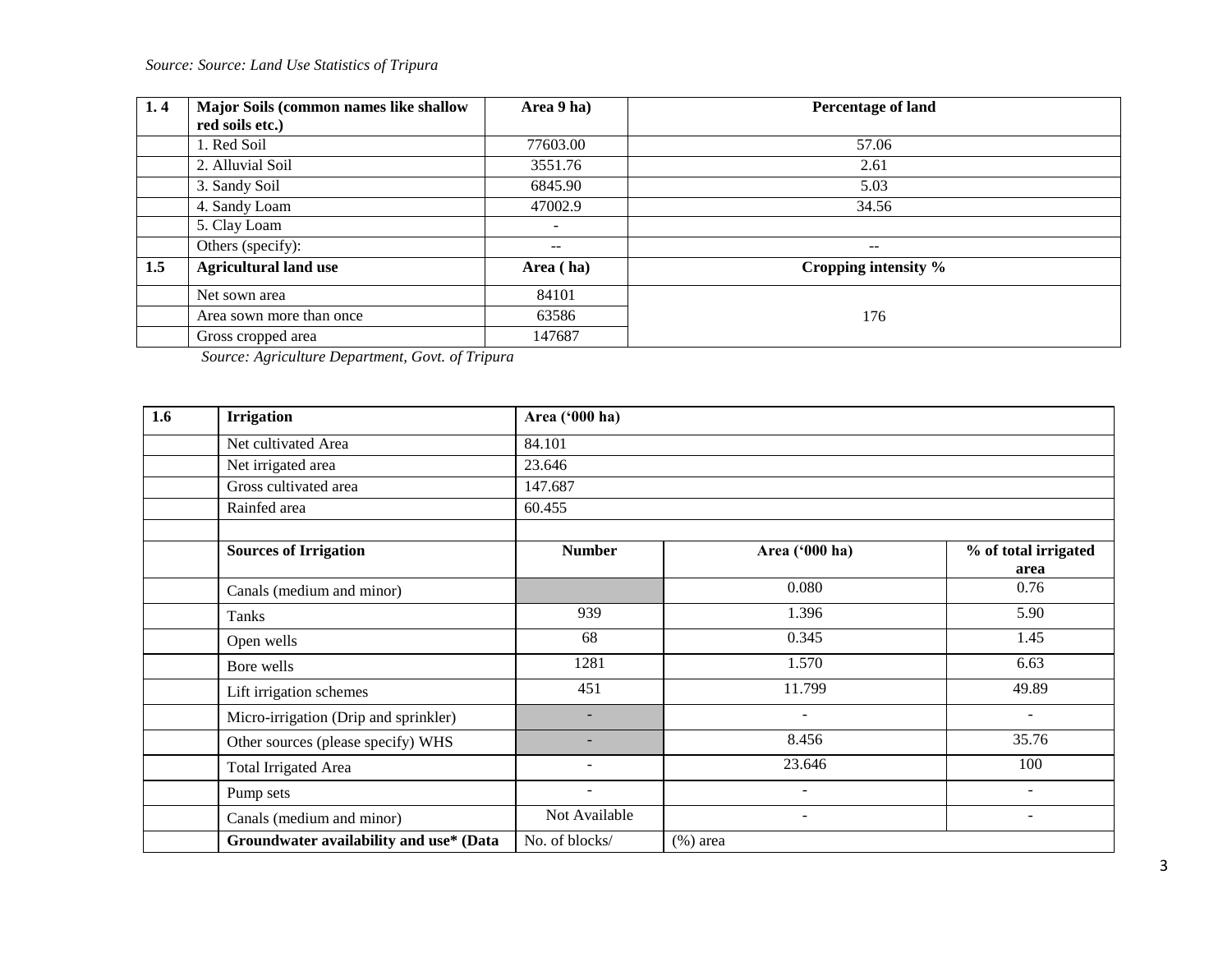|      | source: State/Central Ground water<br><b>Department</b> /Board)                                       | Tehsils                                      |                 |
|------|-------------------------------------------------------------------------------------------------------|----------------------------------------------|-----------------|
|      | Over exploited                                                                                        | Nil                                          | N <sub>il</sub> |
|      | Critical                                                                                              | Nil                                          | Nil             |
|      | Semi-critical                                                                                         | Nil                                          | <b>Nil</b>      |
| Safe |                                                                                                       | All                                          | 100             |
|      | Wastewater availability and use                                                                       |                                              |                 |
|      | Ground water quality                                                                                  | Contaminant –Iron, greater than 1.00 mg/lit. |                 |
|      | *over-exploited: groundwater utilization > 100%; critical: 90-100%; semi-critical: 70-90%; safe: <70% |                                              |                 |

*Source: Department of Agriculture, Govt. of Tripura*

| 1.6. a.        | <b>Fertilizer and Pesticides use</b> | <b>Type</b>                         | <b>Total quantity (tonnes)</b> |
|----------------|--------------------------------------|-------------------------------------|--------------------------------|
|                |                                      |                                     |                                |
|                | Fertilizers*                         | Urea                                | 3822                           |
|                |                                      | DAP                                 | 601                            |
|                |                                      | Potash                              | 1274                           |
|                |                                      | <b>SSP</b>                          | 2582                           |
|                |                                      | RP                                  | 527                            |
|                |                                      | Other complex fertilizers (specify) | $- -$                          |
|                |                                      | <b>Total</b>                        | 8806000 kg/147687ha = 60 kg/ha |
| $\mathfrak{D}$ | Chemical Pesticides*                 | Insecticides+ Fungicides            | 66.43                          |
|                |                                      | Weedicides                          | N.A.                           |
|                |                                      | Others (specify)                    | $- -$                          |
|                |                                      | Total                               | 66430 kg/147687ha= 450 g/ha.   |

\* If break up is not available, indicate total quantity used in the district for any recent year, mention here the year and source of statistics

#### **1.7 Area under major field crops & horticulture etc. (2014-15)**

| -1.1 | <b>Major Field Crops cultivated</b> |                       | Area $('000 ha)$ |                  |                          |              |      |
|------|-------------------------------------|-----------------------|------------------|------------------|--------------------------|--------------|------|
|      |                                     | <b>Kharif</b><br>Rabi |                  |                  | Summer                   | <b>Total</b> |      |
|      |                                     | <b>Irrigated</b>      | <b>Rainfed</b>   | <i>Irrigated</i> | <b>Rainfed</b>           |              |      |
|      | Aush Paddy (Summer)                 | -                     |                  |                  | $\overline{\phantom{a}}$ | 3321         | 3321 |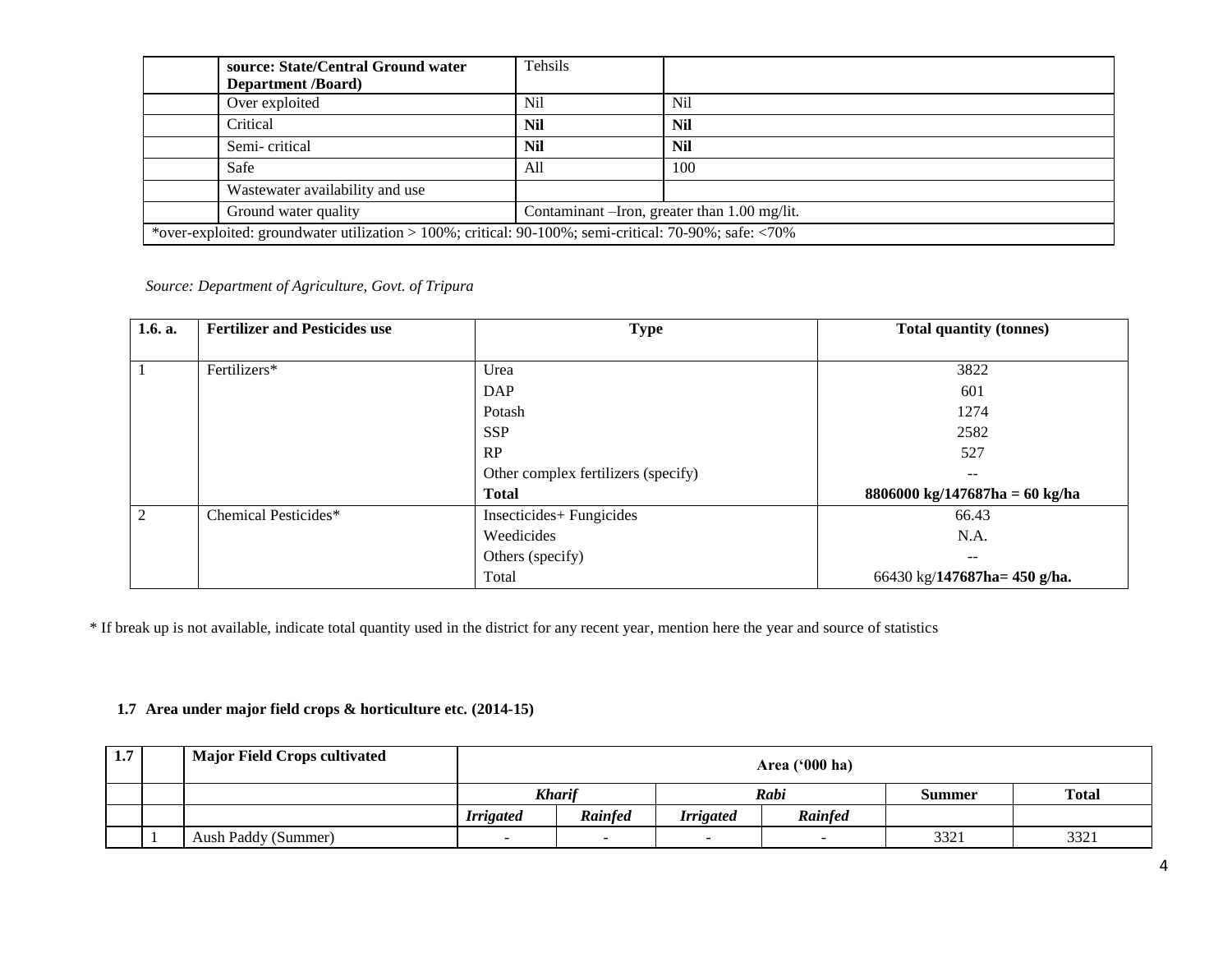| $\overline{2}$ | Aman Paddy (Kharif)                     | $\blacksquare$           | 43129             | $\overline{\phantom{a}}$ | $\sim$                   | $\blacksquare$           | 43129          |  |
|----------------|-----------------------------------------|--------------------------|-------------------|--------------------------|--------------------------|--------------------------|----------------|--|
| 3              | <b>Boro Paddy (Rabi)</b>                | $\blacksquare$           | $\blacksquare$    | 23530.0                  | $\blacksquare$           | $\blacksquare$           | 23530          |  |
| $\overline{4}$ | Maize                                   | $\overline{\phantom{a}}$ | 971               | $\sim$                   | $\blacksquare$           | ٠                        | 971            |  |
| 5              | Kharif oilseed                          | $\overline{\phantom{a}}$ | 950               | $\blacksquare$           | $\sim$                   | $\overline{\phantom{a}}$ | 950            |  |
|                | Rabi oilseed                            | $\blacksquare$           | 768               | $\blacksquare$           | $\overline{\phantom{a}}$ | $\overline{\phantom{m}}$ | 768            |  |
|                | <b>Kharif Pulses</b>                    | $\blacksquare$           | 955               | $\sim$                   | $\blacksquare$           | ٠                        | 955            |  |
|                | Rabi pulses                             | $\blacksquare$           | 1042.5            | $\blacksquare$           | $\sim$                   | $\blacksquare$           | 1042.5         |  |
|                | <b>Horticulture crops - Fruits</b>      |                          | <b>Total area</b> |                          | <b>Irrigated</b>         |                          | <b>Rainfed</b> |  |
|                | Mango                                   |                          | 2033.0            |                          | ÷,                       |                          | 2033.0         |  |
| $\overline{2}$ | Pineapple                               |                          | 1348.0            |                          | $\blacksquare$           |                          | 1348.0         |  |
| 3              | Papaya                                  |                          | 395.2             |                          | $\blacksquare$           |                          | 395.2          |  |
| 4              | Banana                                  |                          | 1428.8            |                          | $\overline{\phantom{a}}$ |                          | 1428.8         |  |
| 5              | Litchi                                  |                          | 577.0             | $\overline{a}$           |                          | 577.0                    |                |  |
|                |                                         | <b>Total area</b>        |                   | <b>Irrigated</b>         |                          |                          |                |  |
|                | <b>Horticultural crops - Vegetables</b> |                          |                   |                          |                          |                          | <b>Rainfed</b> |  |
|                | Okra                                    |                          | 252               |                          |                          |                          |                |  |
| $\overline{2}$ | <b>Brinjal</b>                          |                          | 243               |                          |                          |                          |                |  |
| 3              | Cabbage                                 |                          | 234               |                          |                          |                          |                |  |
| 4              | Cauliflower                             |                          | 177               |                          |                          |                          |                |  |
| 5              | Tomato                                  |                          | 162               |                          |                          |                          |                |  |
| 6              | Chilli                                  |                          | 663               |                          |                          |                          |                |  |
|                | <b>Medicinal and Aromatic crops</b>     |                          | <b>Total area</b> |                          | <b>Irrigated</b>         |                          | <b>Rainfed</b> |  |
|                | Nil.                                    | Data Not Available       |                   |                          |                          |                          |                |  |
| $\overline{2}$ |                                         |                          |                   |                          |                          |                          |                |  |
| 3              |                                         |                          |                   |                          |                          |                          |                |  |
| $\overline{4}$ |                                         |                          |                   |                          |                          |                          |                |  |

|        | <b>Plantation crops</b> | <b>Total area</b>        | <b>Irrigated</b> | <b>Rainfed</b> |
|--------|-------------------------|--------------------------|------------------|----------------|
|        | Coconut                 | 1360                     |                  |                |
| $\sim$ | Arecanut                | 980                      |                  |                |
|        | Cashewnut               | 2165                     |                  |                |
| 4      | Rubber                  | $\overline{\phantom{0}}$ | -                |                |
|        |                         |                          |                  |                |
|        | <b>Fodder crops</b>     | <b>Total area</b>        | <b>Irrigated</b> | <b>Rainfed</b> |
|        | Not Available           | $\sim$                   |                  | -              |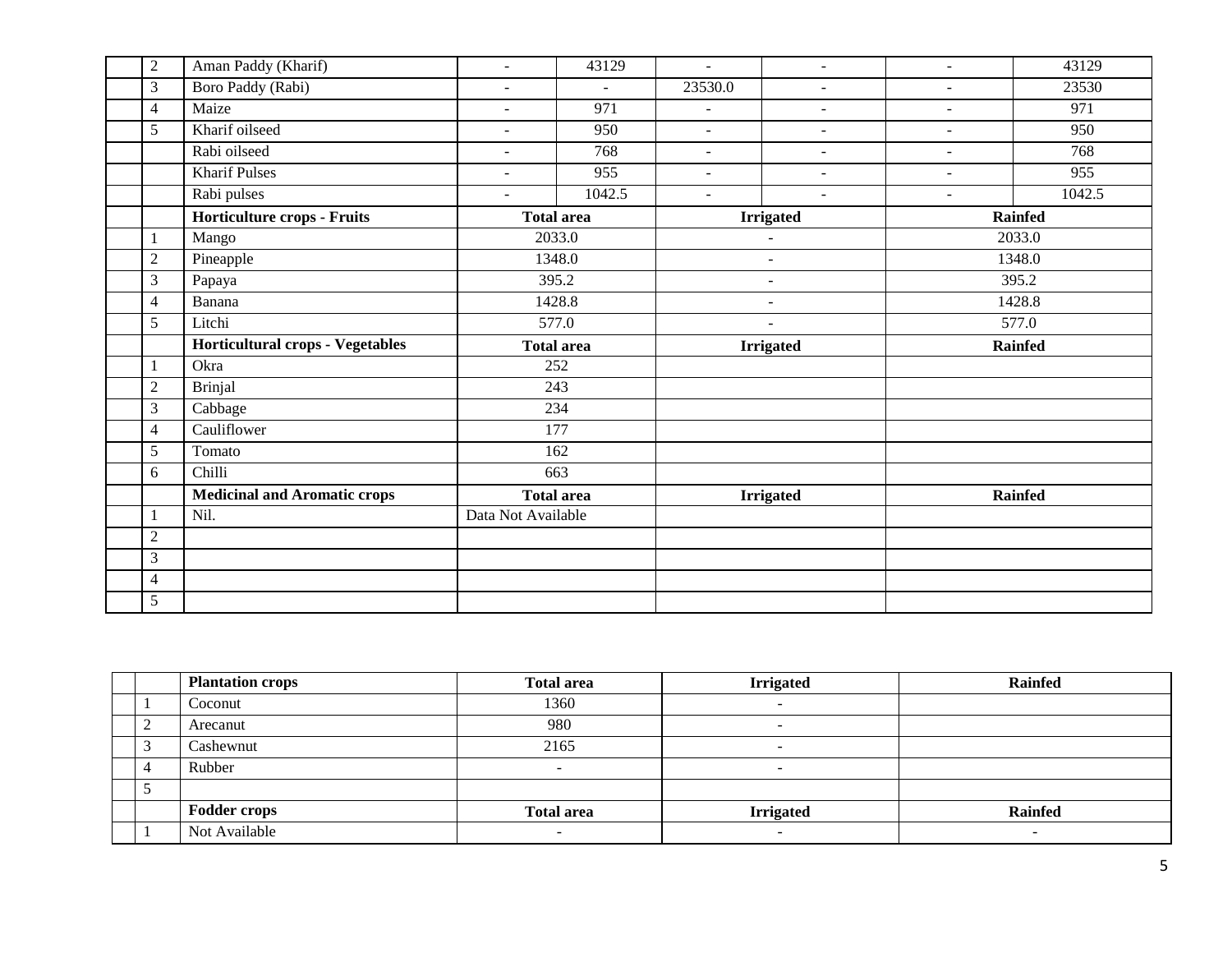|  |                         | $\sim$ |  |
|--|-------------------------|--------|--|
|  | Total fodder crop area  | -      |  |
|  | <b>Grazing land</b>     | .064   |  |
|  | <b>Sericulture etc</b>  |        |  |
|  | <b>Others (Specify)</b> |        |  |

 *Source: Dept. of Agriculture, Govt. of Tripura*

| 1.8 | <b>Livestock</b>                               | <b>Male ('000)</b>       | Female ('000)            | Total $(900)$             |
|-----|------------------------------------------------|--------------------------|--------------------------|---------------------------|
|     |                                                |                          |                          |                           |
|     | Non descriptive Cattle (local low yielding)    | 101.000                  | 114.879                  | 215.879                   |
|     | Crossbred cattle                               |                          | 16.022                   | 16.022                    |
|     | Non descriptive Buffaloes (local low yielding) | $\overline{\phantom{a}}$ | $\overline{\phantom{a}}$ | 3631                      |
|     | <b>Graded Buffaloes</b>                        |                          | $\overline{\phantom{0}}$ | Nil                       |
|     | Goat                                           | $\overline{\phantom{a}}$ | $\overline{\phantom{a}}$ | 150.087                   |
|     | Sheep                                          | $\overline{\phantom{0}}$ | $\overline{\phantom{a}}$ | 0.468                     |
|     | Others (Camel, Pig, Yak etc.)                  | $\overline{\phantom{0}}$ | $\overline{\phantom{a}}$ | 66.800                    |
|     | Commercial dairy farms (Number)                | $\overline{\phantom{a}}$ | $\overline{\phantom{a}}$ | <b>Nil</b>                |
| 1.9 | <b>Poultry</b>                                 | No. of farms             |                          | Total No. of birds ('000) |
|     | Commercial                                     | 676                      |                          | 685.42                    |
|     | Backyard                                       | 112                      |                          | $\overline{\phantom{a}}$  |

| 1.10 | <b>Fisheries</b> (Data source: Chief Planning Officer)  |                        |            |                    |                                          |                                                        |                                   |  |  |
|------|---------------------------------------------------------|------------------------|------------|--------------------|------------------------------------------|--------------------------------------------------------|-----------------------------------|--|--|
|      | A. Capture                                              |                        |            |                    |                                          |                                                        |                                   |  |  |
|      | i) Marine (Data Source:<br><b>Fisheries Department)</b> | No. of fishermen       |            | <b>Boats</b>       |                                          | <b>Nets</b>                                            | <b>Storage</b><br>facilities (Ice |  |  |
|      |                                                         |                        | Mechanized | Non-<br>mechanized | Mechanized<br>(Trawl nets,<br>Gill nets) | Non-mechanized<br>(Shore Seines,<br>Stake & trap nets) | plants etc.)                      |  |  |
|      |                                                         |                        |            |                    |                                          |                                                        |                                   |  |  |
|      | ii) Inland (Data Source:                                | No. Farmer owned ponds |            |                    | <b>No. of Reservoirs</b>                 | No. of village tanks                                   |                                   |  |  |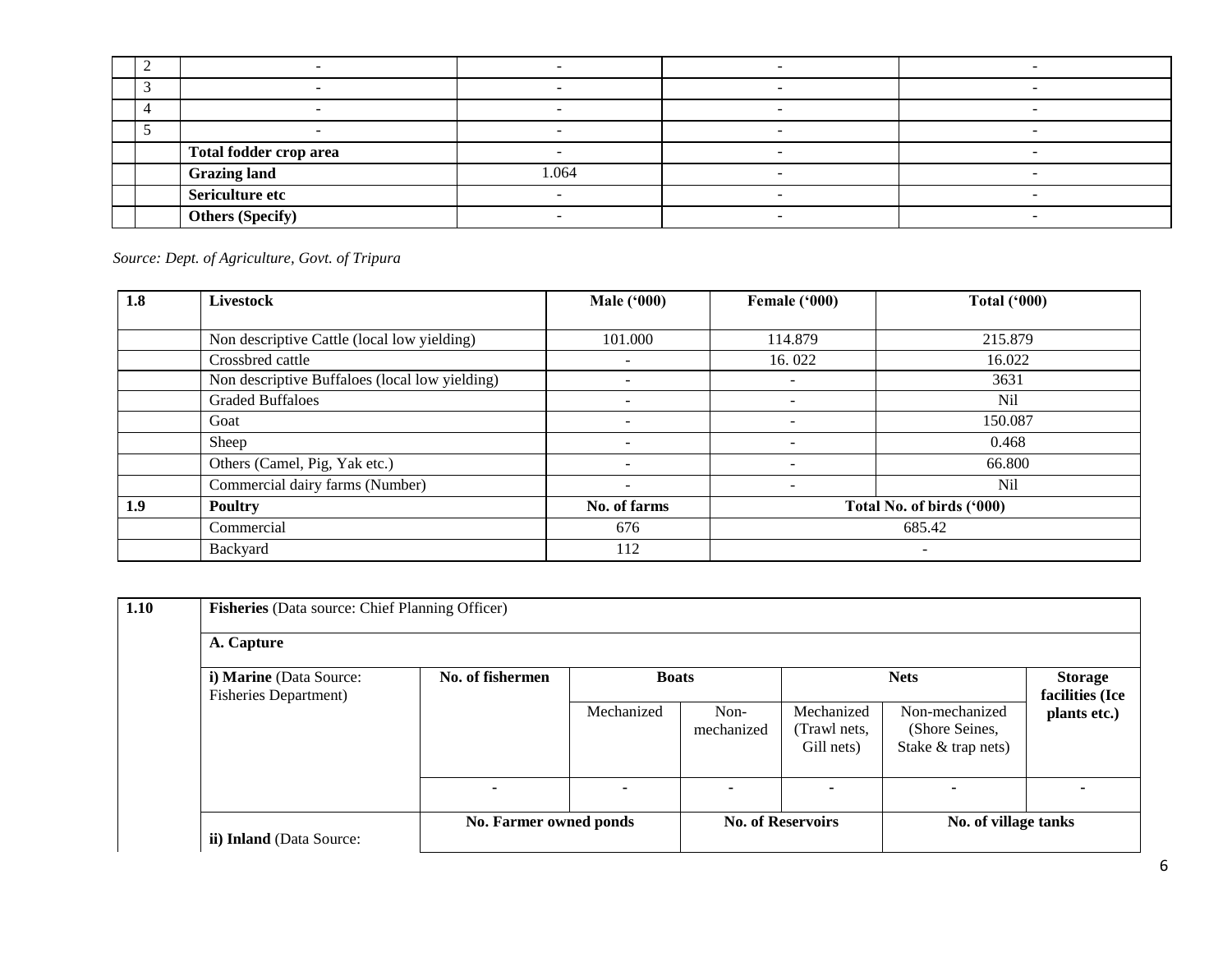| <b>Fisheries Department)</b><br>2013-14                               | 29986                    | $\overline{\phantom{0}}$ | 702                           |
|-----------------------------------------------------------------------|--------------------------|--------------------------|-------------------------------|
| <b>B.</b> Culture                                                     |                          |                          |                               |
|                                                                       | Water Spread Area (ha)   | Yield (t/ha)             | <b>Production ('000 tons)</b> |
| i) Brackish water (Data Source:<br><b>MPEDA/Fisheries Department)</b> |                          |                          | $\overline{\phantom{a}}$      |
| ii) Fresh water (Data Source: Fisheries<br>Department)<br>2013-14     | 3144.94                  | 2.296                    | 7.222                         |
| <b>Others</b>                                                         | $\overline{\phantom{a}}$ | -                        | $\overline{\phantom{a}}$      |

# **1.11 Production and Productivity of major crops** (Average of last 5 years: 2012, 13, 14, 15, 16)

| 1.11   | Name of crop                                                      | <b>Kharif</b>         |                                                                           |                       | Rabi                    |                       | <b>Summer</b>           |                       | <b>Total</b>            | Crop                                   |  |
|--------|-------------------------------------------------------------------|-----------------------|---------------------------------------------------------------------------|-----------------------|-------------------------|-----------------------|-------------------------|-----------------------|-------------------------|----------------------------------------|--|
|        |                                                                   | Production<br>(000 t) | Productivity<br>(kg/ha)                                                   | Production<br>(000 t) | Productivity<br>(kg/ha) | Production<br>(000 t) | Productivity<br>(kg/ha) | Production<br>(000 t) | Productivity<br>(kg/ha) | residue as<br>fodder<br>(000)<br>tons) |  |
|        | Major Field crops (Crops to be identified based on total acreage) |                       |                                                                           |                       |                         |                       |                         |                       |                         |                                        |  |
| Crop 1 | Rice                                                              |                       |                                                                           |                       |                         |                       |                         |                       | 3479                    |                                        |  |
| Crop 2 | Maize                                                             |                       |                                                                           |                       |                         |                       |                         |                       | 1007                    |                                        |  |
| Crop 3 | Groundnut                                                         |                       |                                                                           |                       |                         |                       |                         |                       | 1045                    |                                        |  |
| Crop 4 | Sesamum                                                           |                       |                                                                           |                       |                         |                       |                         |                       | 619                     |                                        |  |
| Crop 5 | Mustard                                                           |                       |                                                                           |                       |                         |                       |                         |                       | 818                     |                                        |  |
| Others |                                                                   |                       |                                                                           |                       |                         |                       |                         |                       |                         |                                        |  |
|        |                                                                   |                       | Major Horticultural crops (Crops to be identified based on total acreage) |                       |                         |                       |                         |                       |                         |                                        |  |
| Crop 1 | Okra                                                              |                       |                                                                           |                       |                         |                       |                         |                       |                         |                                        |  |
| Crop 2 | <b>Brinjal</b>                                                    |                       |                                                                           |                       |                         |                       |                         |                       | 10200                   |                                        |  |
| Crop 3 | Cole Crops                                                        |                       |                                                                           |                       |                         |                       |                         |                       | 24000                   |                                        |  |
| Crop 4 | Tomato                                                            |                       |                                                                           |                       |                         |                       |                         |                       | 22000                   |                                        |  |
| Crop 5 | Chilli                                                            |                       |                                                                           |                       |                         |                       |                         |                       | 6800                    |                                        |  |
| Others |                                                                   |                       |                                                                           |                       |                         |                       |                         |                       |                         |                                        |  |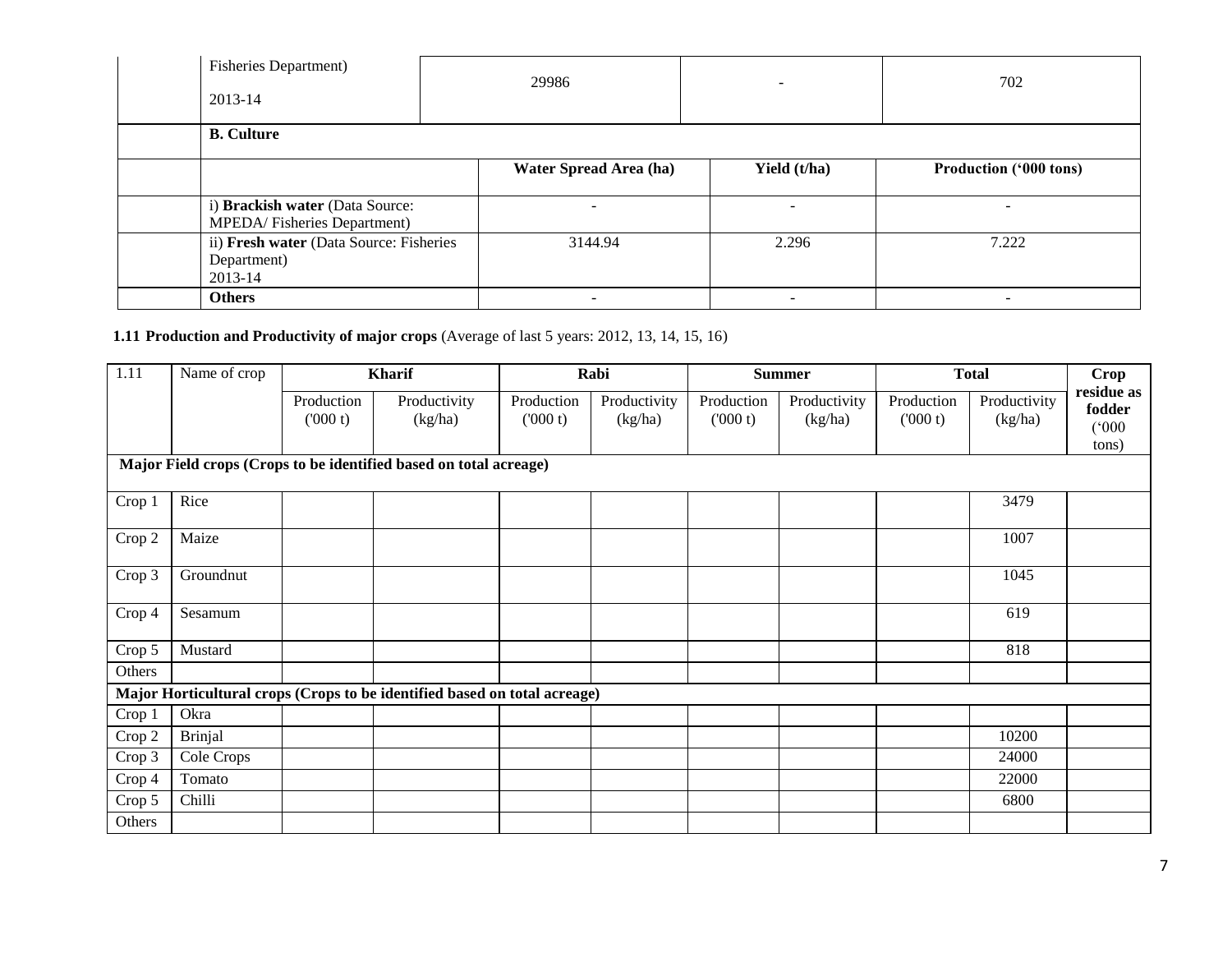| 1.12 | Sowing window for 5 major<br>field crops<br>(start and end of normal<br>sowing period) | Crop 1: Rice                                                        | 2: Maize                                 | 3: Groundnut                                | 4: Sesamum                                                        | 5: Rape and<br>Mustard                         |
|------|----------------------------------------------------------------------------------------|---------------------------------------------------------------------|------------------------------------------|---------------------------------------------|-------------------------------------------------------------------|------------------------------------------------|
|      | Summer rice-Rainfed                                                                    | Sumer rice-April 1st week<br>to May $4th$ week                      |                                          |                                             | 1 <sup>st</sup> week of April to<br>2 <sup>nd</sup> week of April |                                                |
|      | Kharif-Rainfed                                                                         | Nursery-June 1 <sup>st</sup> to June 3 <sup>rd</sup><br>week        | $2nd$ week of May to 1st<br>week of June | $2nd$ week of June to<br>$1st$ week of July | 1 <sup>st</sup> week of April to<br>$2nd$ week of April           |                                                |
|      | Kharif-Irrigated                                                                       | Transplanting-4 <sup>th</sup> week of<br>June to $2nd$ week of july |                                          |                                             |                                                                   |                                                |
|      | Rabi-Rainfed                                                                           |                                                                     |                                          |                                             |                                                                   |                                                |
|      | Rabi-Irrigated                                                                         |                                                                     |                                          | Mid October to mid<br>December              |                                                                   | $15th$ October to<br>15 <sup>th</sup> November |

| 1.13 | What is the major contingency the                                                                 |                              | Regular                  |                          |                          | Sporadic                 |                          |      |  |  |
|------|---------------------------------------------------------------------------------------------------|------------------------------|--------------------------|--------------------------|--------------------------|--------------------------|--------------------------|------|--|--|
|      | district is prone to? (Tick mark and<br>mention years if known during the last 10<br>year period) | Severe                       | Moderate                 | Mild                     | Severe                   | Moderate                 | Mild                     | None |  |  |
|      | Drought                                                                                           | $\overline{\phantom{a}}$     |                          | $\overline{\phantom{a}}$ |                          | N                        | N                        |      |  |  |
|      | Flood                                                                                             |                              |                          | $\overline{\phantom{a}}$ |                          | N                        | N                        |      |  |  |
|      | Cyclone                                                                                           |                              |                          | $\overline{a}$           |                          | ٦Ι                       | ۰                        |      |  |  |
|      | Hail storm                                                                                        | $\overline{\phantom{0}}$     |                          |                          |                          |                          | N                        |      |  |  |
|      | Heat wave                                                                                         |                              |                          | $\overline{\phantom{a}}$ |                          |                          | Mild                     |      |  |  |
|      | Cold wave                                                                                         |                              |                          |                          |                          |                          | Mild                     |      |  |  |
|      | Frost                                                                                             | $\qquad \qquad \blacksquare$ | $\overline{\phantom{a}}$ | $\sim$                   | $\overline{\phantom{0}}$ | $\overline{\phantom{a}}$ | $\overline{\phantom{a}}$ |      |  |  |
|      | Sea water intrusion                                                                               | $\qquad \qquad \blacksquare$ |                          | $\overline{\phantom{0}}$ |                          | $\overline{\phantom{a}}$ | $\overline{\phantom{0}}$ |      |  |  |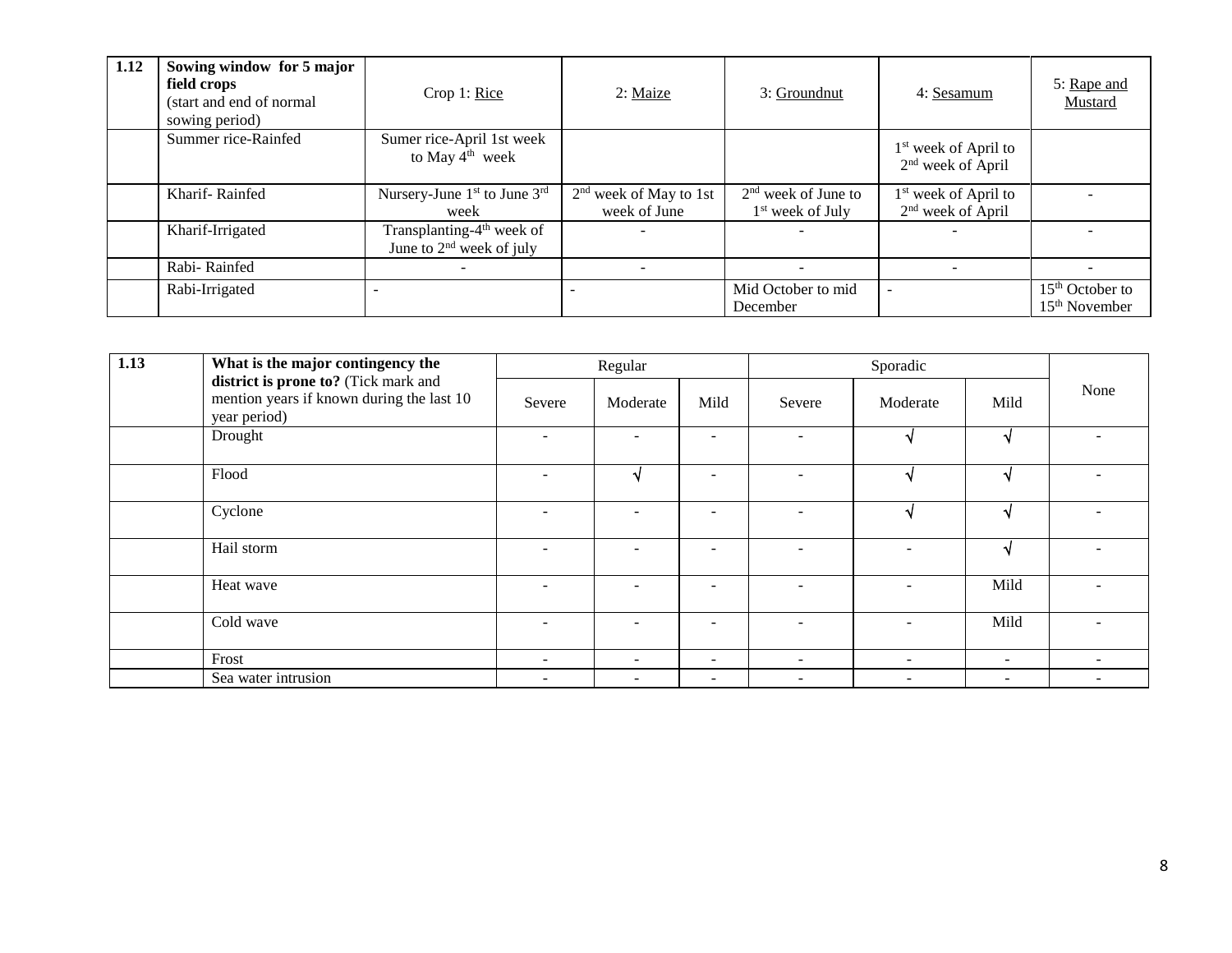| Pests and diseases (specify)             |  |  |  |  |
|------------------------------------------|--|--|--|--|
| Potato                                   |  |  |  |  |
| Potato late blight, Termite              |  |  |  |  |
| $\overline{11}$ )<br>Rice                |  |  |  |  |
| Rice blast, BLB, Gall midge,             |  |  |  |  |
| Stem borer, Leaf folder                  |  |  |  |  |
| iii) Other Crops                         |  |  |  |  |
| Stem borer, pod borer, Fruit borer,      |  |  |  |  |
| leaf folder, LB, Termite, Mango          |  |  |  |  |
| hopper, Fruit flies, Mango weevil, fruit |  |  |  |  |
| & Shoot borer, wilt, leaf curl,          |  |  |  |  |
| Others                                   |  |  |  |  |

| 1.14 | Include Digital maps of<br>the district for | Location map of district within State as Annexure I | Enclosed: Yes |
|------|---------------------------------------------|-----------------------------------------------------|---------------|
|      |                                             | Mean annual rainfall as Annexure 2                  | Enclosed: Yes |
|      |                                             | Soil map as Annexure 3                              | Enclosed: Yes |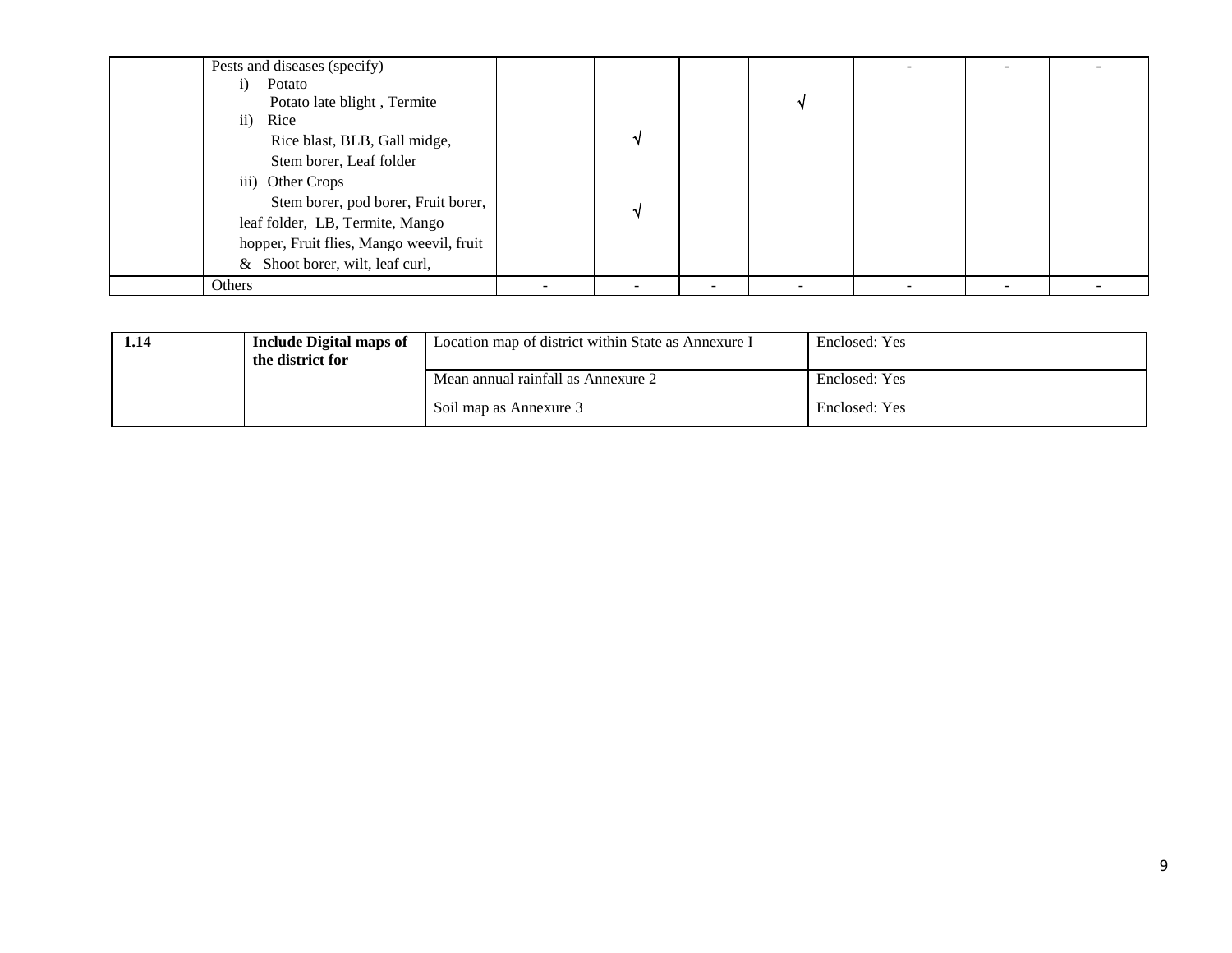

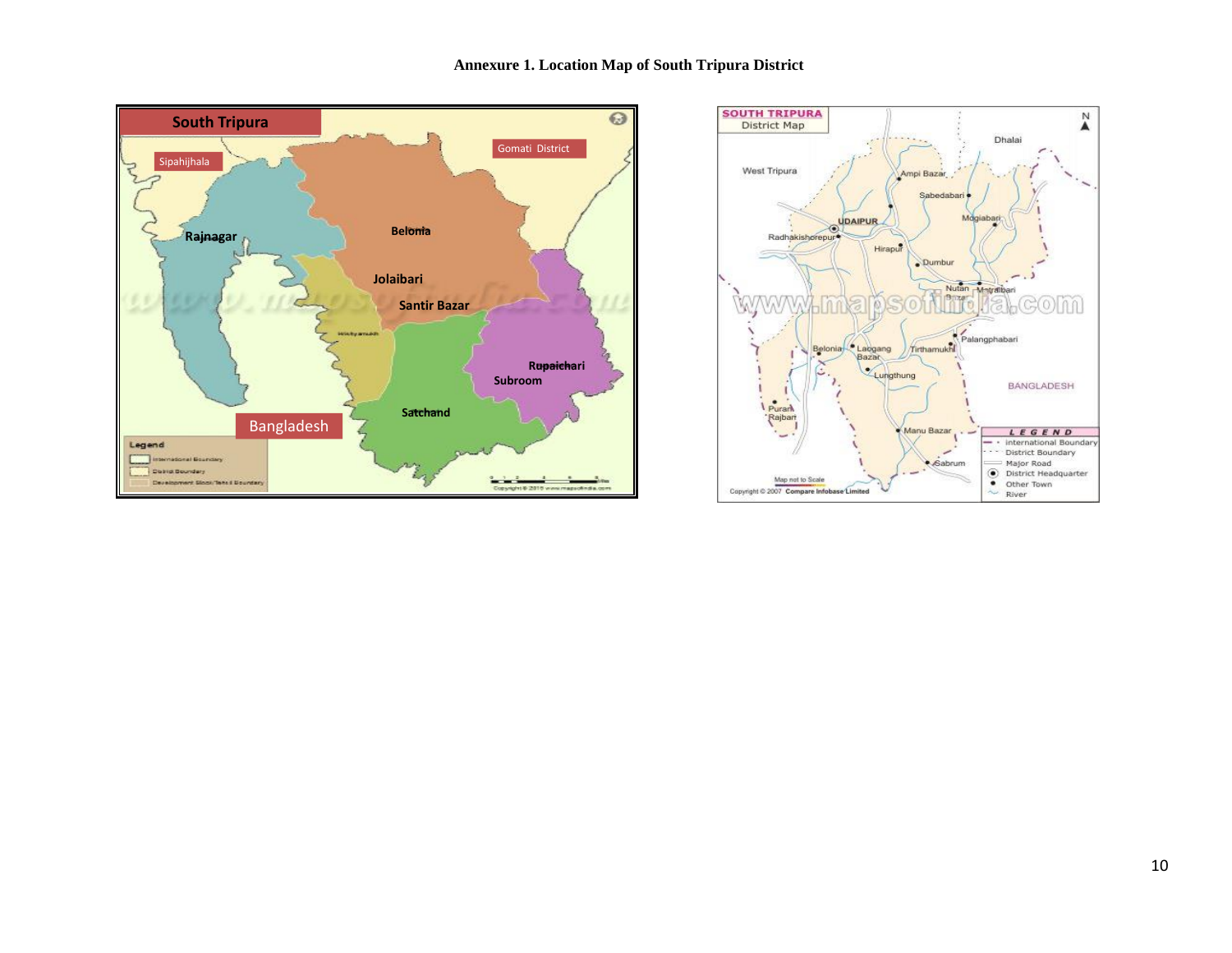

Annexure 2**- Mean Annual Rainfall (mm) of South Tripura District**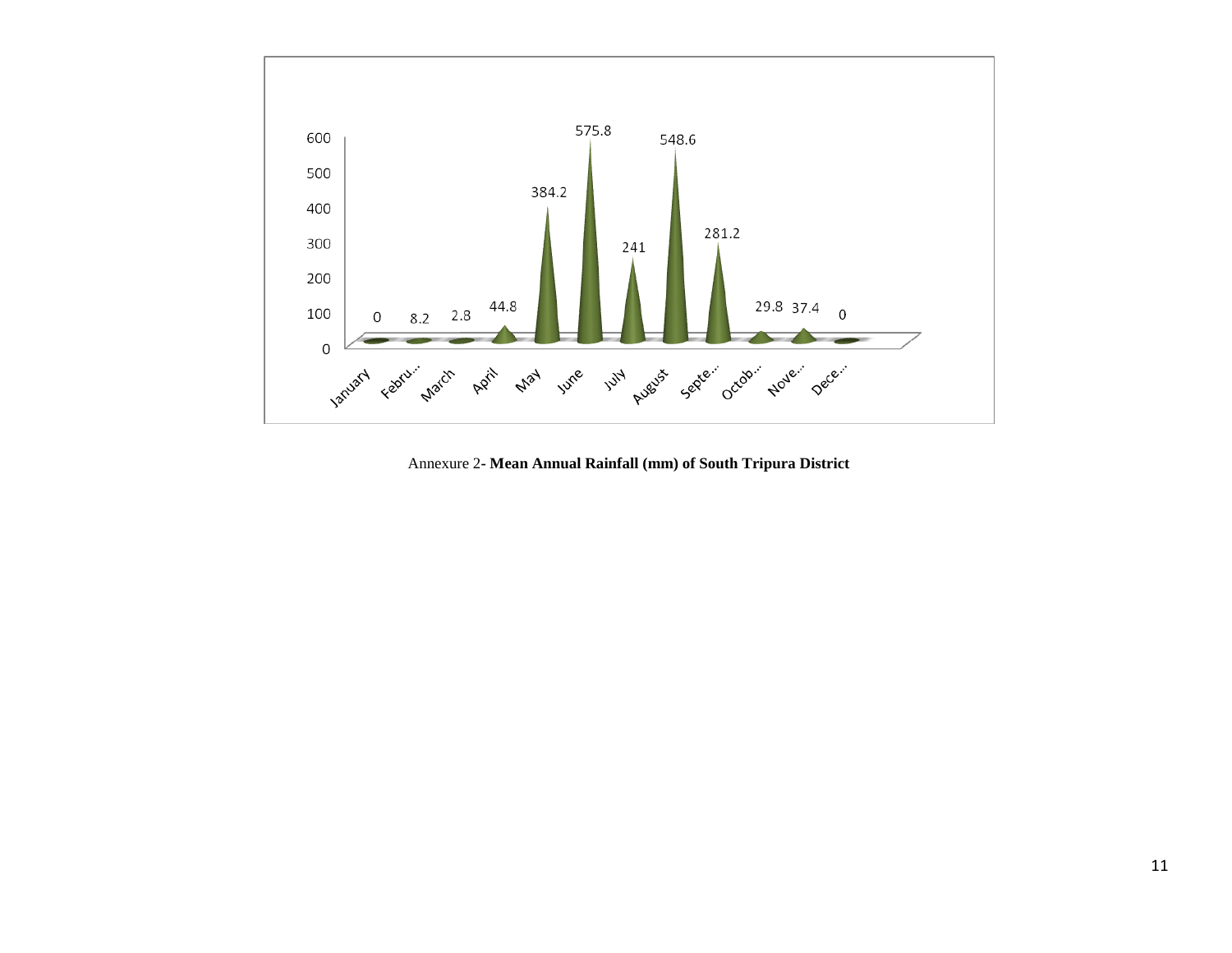

**Annexure 3. Soil Map of South Tripura District**

- **2.0 Strategies for weather related contingencies**
- **2.1 Drought**
- **2.1.1 Rainfed situation**

| <b>Condition</b>           |                        |                             | <b>Suggested Contingency measures</b> |                                 |                             |  |  |  |
|----------------------------|------------------------|-----------------------------|---------------------------------------|---------------------------------|-----------------------------|--|--|--|
| <b>Early season</b>        | <b>Major Farming</b>   | <b>Normal Crop/cropping</b> | Change in crop/cropping               | Agronomic measures <sup>d</sup> | <b>Remarks</b> on           |  |  |  |
| drought (delayed           | situation <sup>a</sup> | system <sup>b</sup>         | system <sup>c</sup>                   |                                 | Implementation <sup>e</sup> |  |  |  |
| onset)                     |                        |                             |                                       |                                 |                             |  |  |  |
| Delay by 2 weeks           | a. Upland-rain fed     | Upland rice (NDR 97), Maize |                                       | i) Sowing with the onset of     | Linkage with State          |  |  |  |
| April 4 <sup>th</sup> week | (Red soil with         | $(HOPM-1)$                  | Pigeon pea based                      | rainfall.                       | Agriculture Dept.           |  |  |  |
| (Pre-monsoon)              | moderate rainfall,     |                             | intercropping                         | iii). Closer row and plant      | under CSS for               |  |  |  |
|                            | no irrigation facility |                             |                                       | spacing                         | supply of seed              |  |  |  |
|                            |                        |                             |                                       | iv). Apply full P, K and        |                             |  |  |  |
|                            |                        |                             |                                       | 50% N of recommended            |                             |  |  |  |
|                            |                        |                             |                                       | dose along with well            |                             |  |  |  |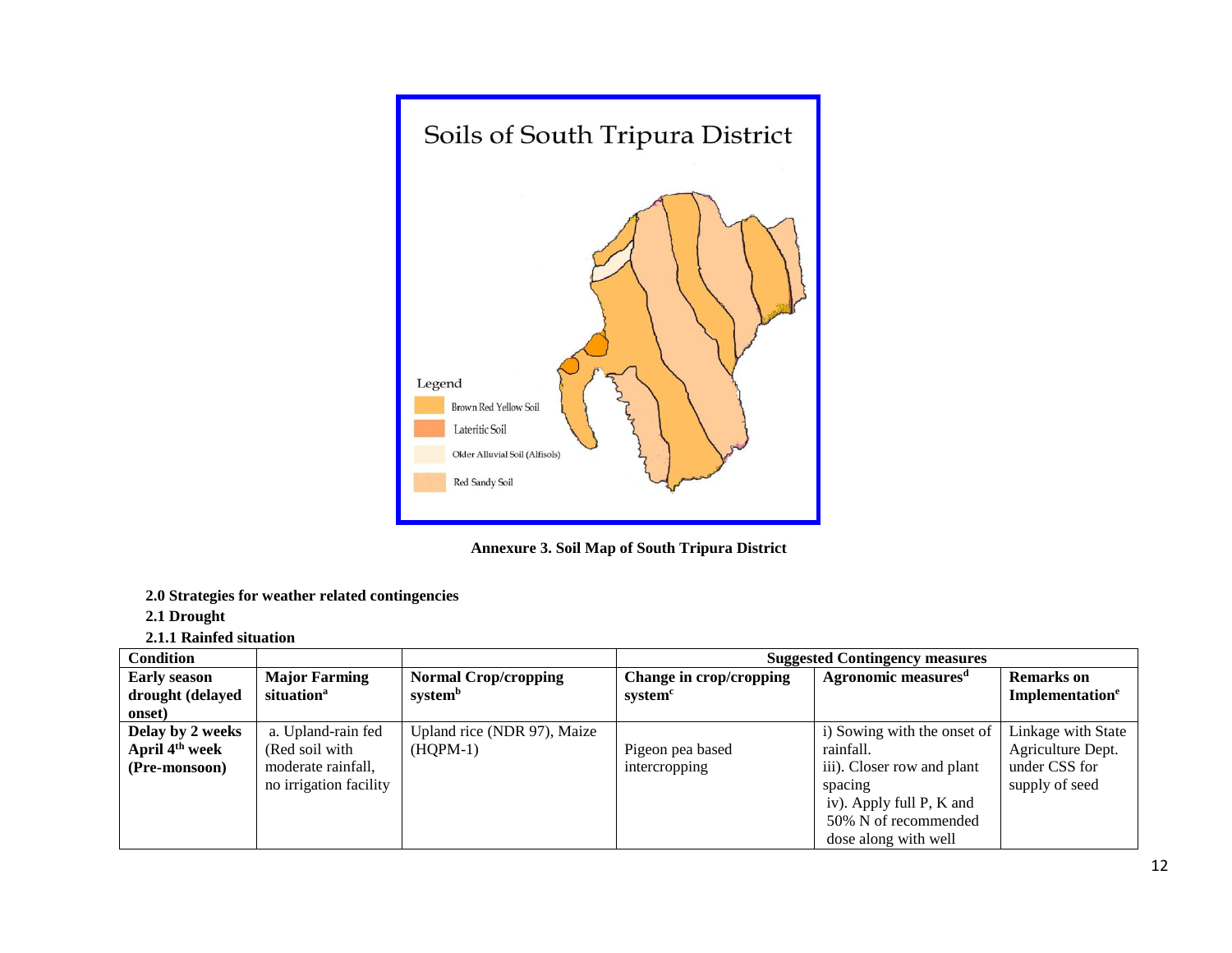|                                                               | b. Medium land-<br>rainfed summer<br>(Red soil with<br>moderate rainfall,<br>no irrigation facility | Sesamum (ST-1683, B-67, GT-<br>10, GT-5, Tripura Till-1),<br>greengram (TMB-37, HUM-<br>16), Maize,                        | Maize for green cob and<br>fodder, Maize+vegetable<br>cowpea | decomposed organic<br>matter for early seedling<br>vigour<br>Ridge and furrow<br>methods of sowing at<br>closer plant-to-plant<br>distance with wider inter-<br>row spacing.<br>i) Sowing with the onset of<br>rainfall.<br>iii). Closer row and plant<br>spacing<br>iv). Apply full P, K and<br>50% N of recommended<br>dose along with well<br>decomposed organic<br>matter for early seedling<br>vigour |                                                                            |
|---------------------------------------------------------------|-----------------------------------------------------------------------------------------------------|----------------------------------------------------------------------------------------------------------------------------|--------------------------------------------------------------|------------------------------------------------------------------------------------------------------------------------------------------------------------------------------------------------------------------------------------------------------------------------------------------------------------------------------------------------------------------------------------------------------------|----------------------------------------------------------------------------|
|                                                               | Low land- (Red<br>soil with moderate<br>rainfall, no<br>irrigation facility)                        | Rice (var. Naveen, MTU-1010,<br>Sahabhagi)                                                                                 | No change                                                    |                                                                                                                                                                                                                                                                                                                                                                                                            |                                                                            |
| Delay by 4 weeks<br>May 2 <sup>nd</sup> week<br>(Pre-monsoon) | a. Upland-rain fed<br>(Red soil with<br>moderate rainfall,<br>no irrigation facility                | Upland rice, Maize (HQPM)<br>Sesamum (ST-1683), Moong<br>(Pusa Vishal), Backgram<br>(Uttara, PU-31, Tripura<br>Maskoloi-1) | Maize and pulse based<br>intercropping                       | i) Sowing with the onset at<br>rainfall.<br>iii). Closer row and plant<br>spacing<br>iv). Apply full P, K and<br>50% N of recommended<br>dose along with well<br>decomposed organic<br>matter for early seedling<br>vigour<br>Ridge and furrow<br>methods of sowing at<br>closer plant-to-plant<br>distance with wider inter-<br>row spacing.                                                              | Linkage with State<br>Agriculture Dept.<br>under CSS for<br>supply of seed |
|                                                               | b. Medium land-<br>rainfed summer                                                                   | Sesamum (ST-1683, B-67),                                                                                                   |                                                              | i) Sowing with the onset at                                                                                                                                                                                                                                                                                                                                                                                |                                                                            |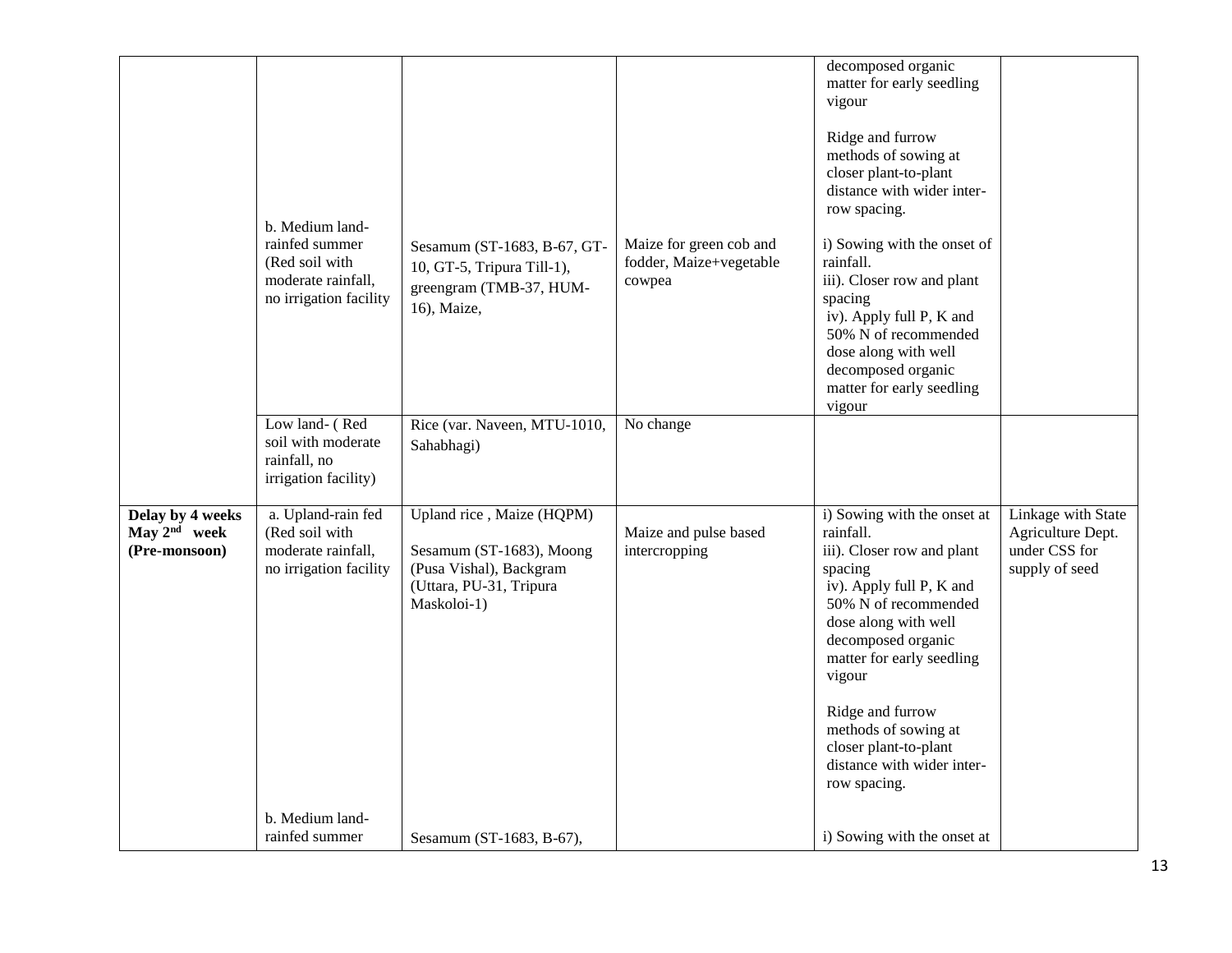|                                                      | (Red soil with                                                                   | greengram (TMB-37, HUM-                          |                                                                   | rainfall.                                                                                                                                                                                                                                                                                                                                                      |                                                                            |
|------------------------------------------------------|----------------------------------------------------------------------------------|--------------------------------------------------|-------------------------------------------------------------------|----------------------------------------------------------------------------------------------------------------------------------------------------------------------------------------------------------------------------------------------------------------------------------------------------------------------------------------------------------------|----------------------------------------------------------------------------|
|                                                      | moderate rainfall,<br>no irrigation facility                                     | 16), Maize (HQPM-1)                              | No Change                                                         | iii). Closer row and plant<br>spacing<br>iv). Apply full P, K and<br>50% N of recommended<br>dose along with well<br>decomposed organic<br>matter for early seedling<br>vigour                                                                                                                                                                                 |                                                                            |
|                                                      | c. Low land- (Red<br>soil with moderate<br>rainfall, no<br>irrigation facility)  | Rice (Gomati, Sahabhagi)                         | adopt long duration rice<br>varities and escape from<br>Aush rice | Community nursuary,                                                                                                                                                                                                                                                                                                                                            |                                                                            |
| Delay by 2 weeks<br>(Monsoon)<br>$($ June $4th$ week | Upland, Red soil<br>with moderate to<br>high rainfall, no<br>irrigation facility | Sesamum<br>(May to 2 <sup>nd</sup> week of June) | Groundnut,<br>groundnut+maize,                                    | ) Sowing with the onset at<br>rainfall.<br>ii) Dust Mulching<br>iii). Closer row and plant<br>spacing<br>iv). Apply full P, K and<br>20% N of recommended<br>dose along with well<br>decomposed organic<br>matter for early seedling<br>vigour<br>Ridge and furrow methods<br>of sowing at closer plant-<br>to-plant distance with<br>wider inter-row spacing. | Linkage with State<br>Agriculture Dept.<br>under CSS for<br>supply of seed |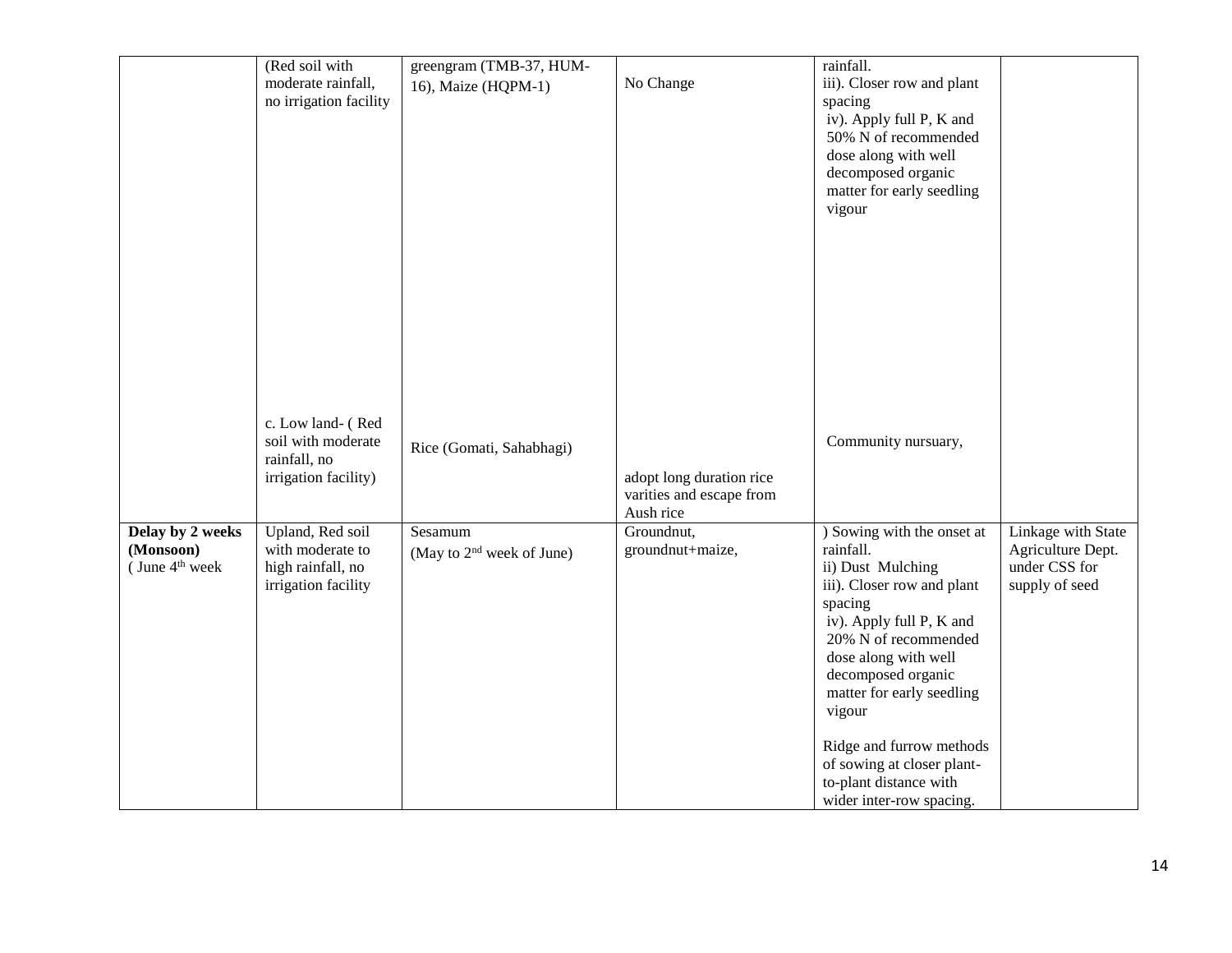| 2 Medium land,<br>Red soil with<br>moderate to high<br>rainfall, no<br>irrigation facility   | Sesamum, moong, cowpea<br>(May to $2nd$ week of June)                 | Groundnut,<br>ground nut + maize<br>Vegetable cow pea, maize +<br>vegetable cowpea                 | I) Mulching<br>ii) Sowing with the onset<br>of rain<br>iii) Maintain more plant<br>iv) Mixed cropping with<br>cowpea (var. Kashi<br>Kanchan) |  |
|----------------------------------------------------------------------------------------------|-----------------------------------------------------------------------|----------------------------------------------------------------------------------------------------|----------------------------------------------------------------------------------------------------------------------------------------------|--|
|                                                                                              | Groundnut (GG20, GG7,<br>$ICGS$ 76) + Arhar (UPAS 120,<br>Narendra-1) | No change                                                                                          | Sowing with the rainfall<br>starts, Apply full P, K and<br>30% N of recommended<br>dose along with well<br>decomposed FYM.                   |  |
| 3. Lowland land,<br>Red soil with<br>moderate to high<br>rainfall, no<br>irrigation facility | Rice                                                                  | high yielding long duration<br>rice varieties like swarna,<br>swarna sub-1, gomati, ranjit<br>etc. | Adopt SRI or ICM for<br>water conservation and<br>higher yield                                                                               |  |

| <b>Condition</b>                                  |                                                                                             |                                                    | <b>Suggested Contingency measures</b>                                                                          |                                                                                                                                                                                      |                                                                       |  |  |  |  |  |  |
|---------------------------------------------------|---------------------------------------------------------------------------------------------|----------------------------------------------------|----------------------------------------------------------------------------------------------------------------|--------------------------------------------------------------------------------------------------------------------------------------------------------------------------------------|-----------------------------------------------------------------------|--|--|--|--|--|--|
| <b>Early season</b><br>drought (delayed<br>onset) | <b>Major Farming</b><br>situation <sup>a</sup>                                              | <b>Normal Crop/cropping</b><br>systemb             | Change in crop/cropping<br>system <sup>c</sup>                                                                 | Agronomic measures <sup>d</sup>                                                                                                                                                      | <b>Remarks</b> on<br>Implementation <sup>e</sup>                      |  |  |  |  |  |  |
| Delay by 4 weeks<br>(July $2^{nd}$ Week)          | 1. Upland, Red soil<br>with moderate to<br>high rainfall, no<br>irrigation facility         | Arhar/ Groundnut<br>(May-June)                     | Groundnut (GG20, GG7)<br>Arhar (UPAS-120)                                                                      | Conserve soil<br>moisture by mulching<br>Intercropping of Arhar<br>with Groundnut.<br>Apply 0.5 % KCl<br>spray at vegetative<br>stage<br>Live saving irrigation                      | Linkage with State<br>Agriculture/Horticulture<br>Dept. under CSS for |  |  |  |  |  |  |
|                                                   | 2. Medium land,<br>Red soil with<br>moderate to high<br>rainfall, no<br>irrigation facility | Cowpea (May-June)<br><b>Upland Rice (May-June)</b> | Cabbage (early variety)<br>Sesamum<br>$(Variety - ST 1683)$<br>Maize (RCM series)<br>Groundnut (GG 7, ICGS 76) | Life saving irrigation<br>Complete hoeing,<br>weeding followed by<br>ridging to the base of the<br>root crop at 20 DAS for<br>in-situ moisture<br>conservation in<br>ground nut crop | supply of seed                                                        |  |  |  |  |  |  |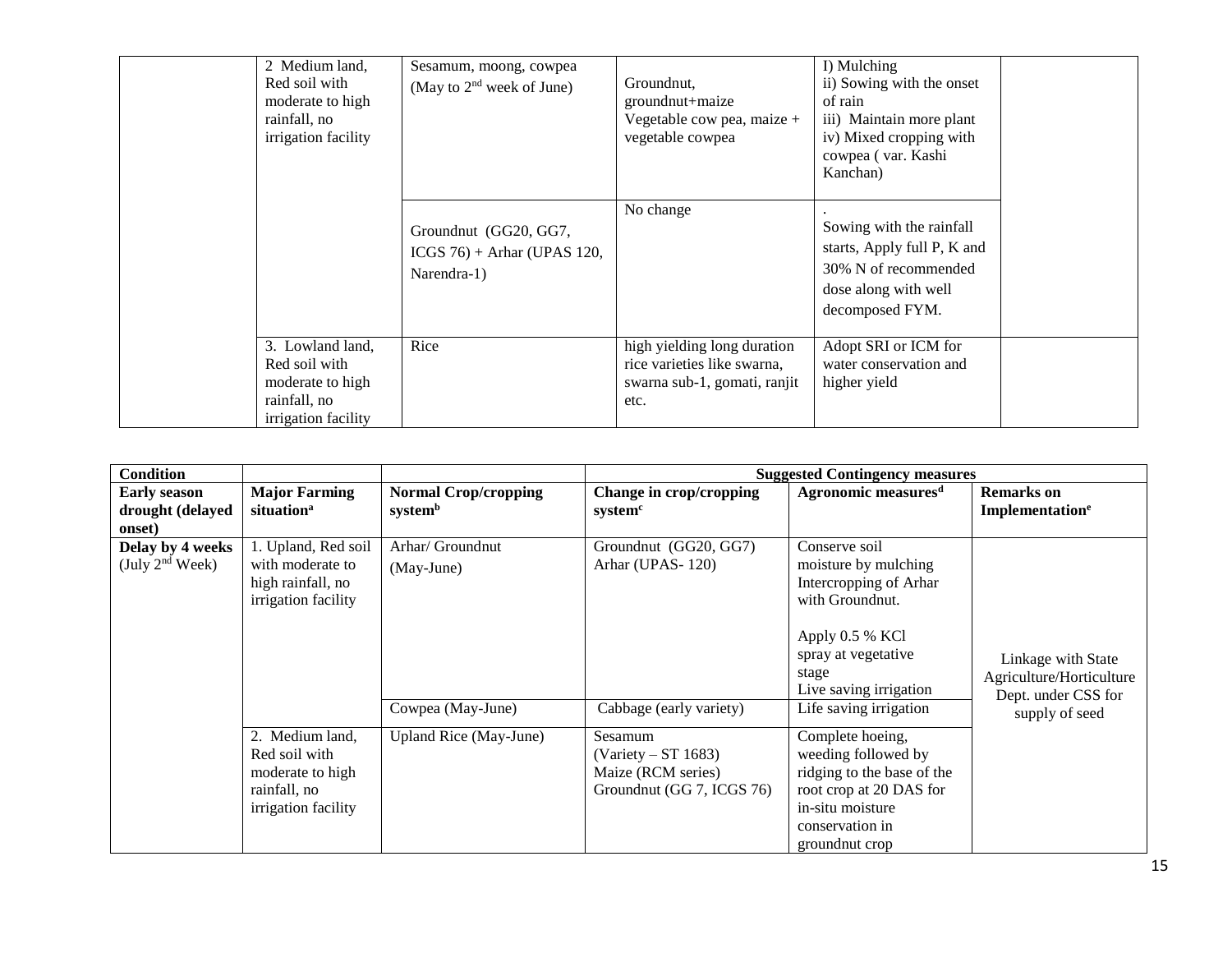| 3. Low land, with<br>moderate to high<br>rainfall, no<br>irrigation facility | Rice | rice<br>Short<br>duration<br>like<br>varieties/hybrids<br>shabhagi, Navven, MTU-<br>1010, Rajlakshmi etc. | Adopt SRI or ICM for<br>water conservation and<br>higher yield., Integrated<br>nutrient mangemnt, real<br>time nitrogen<br>management with leaf<br>colour chart, application<br>of $Zn4$ . |  |  |  |  |
|------------------------------------------------------------------------------|------|-----------------------------------------------------------------------------------------------------------|--------------------------------------------------------------------------------------------------------------------------------------------------------------------------------------------|--|--|--|--|

| <b>Condition</b>                                                                                                                                            |                                                                                                                                                                                                    |                                                                        |                                                                                                                                     | <b>Suggested Contingency measures</b>                                                                                                                                                                                                                                                                                           |                                                                                                                                                                                                                                                                                                                                                |
|-------------------------------------------------------------------------------------------------------------------------------------------------------------|----------------------------------------------------------------------------------------------------------------------------------------------------------------------------------------------------|------------------------------------------------------------------------|-------------------------------------------------------------------------------------------------------------------------------------|---------------------------------------------------------------------------------------------------------------------------------------------------------------------------------------------------------------------------------------------------------------------------------------------------------------------------------|------------------------------------------------------------------------------------------------------------------------------------------------------------------------------------------------------------------------------------------------------------------------------------------------------------------------------------------------|
| Early season drought                                                                                                                                        | <b>Major Farming</b>                                                                                                                                                                               | <b>Normal Crop/cropping</b>                                            | Crop management <sup>c</sup>                                                                                                        | Soil nutrient & moisture                                                                                                                                                                                                                                                                                                        | <b>Remarks</b> on                                                                                                                                                                                                                                                                                                                              |
| (Normal onset)                                                                                                                                              | situation <sup>a</sup>                                                                                                                                                                             | systemb                                                                |                                                                                                                                     | conservation measues <sup>d</sup>                                                                                                                                                                                                                                                                                               | Implementation <sup>e</sup>                                                                                                                                                                                                                                                                                                                    |
| <b>Normal onset</b><br>followed by 15-20<br>days dry spell after<br>sowing leading to<br>poor<br>germination/crop<br>stand etc.<br>April 4 <sup>th</sup> wk | a. Upland-rain fed<br>(Red soil with<br>moderate rainfall.<br>no irrigation<br>facility<br>b. Medium land-<br>rainfed summer<br>(Red soil with)<br>moderate rainfall.<br>no irrigation<br>facility | Upland rice, maize,<br>greengram, cowpea<br>Blackgram, greengram, rice | Gapfilling<br>Resowing<br>1. Manually watering in<br>the nursery bed<br>2. Resowing<br>3. Treatment of seed with<br>4% KCl solution | Mulching<br>Maximum use of<br>organic matter<br>Spraying of 2%<br>urea solution<br>Use for primed<br>seed<br>Adopt<br>conservation<br>agriculture<br>Application of<br>sufficient organic matter<br>in the nursery bed<br>Staggered<br>community<br>nursery with<br>irrigation<br>Delay<br>transplanting/sow<br>ing by 2 weeks. | 1. Buffer stock of<br>Seed<br>2. Identification $&$<br>evaluation of<br>suitable<br>varieties specific to<br>prevailing situation<br>and<br>their seed<br>production.<br>1. Buffer stock of<br>Seed<br>2. Identification $&$<br>evaluation of<br>suitable<br>varieties specific to<br>prevailing situation<br>and<br>their seed<br>production. |
|                                                                                                                                                             | Low land- (Red<br>soil with moderate                                                                                                                                                               | Rice-rice/vegetables                                                   | 1. Manually watering in<br>the nursery bed                                                                                          | 1. Spraying of 2% urea<br>solution in nursery bed.                                                                                                                                                                                                                                                                              | 1. Buffer stock of<br>Seed                                                                                                                                                                                                                                                                                                                     |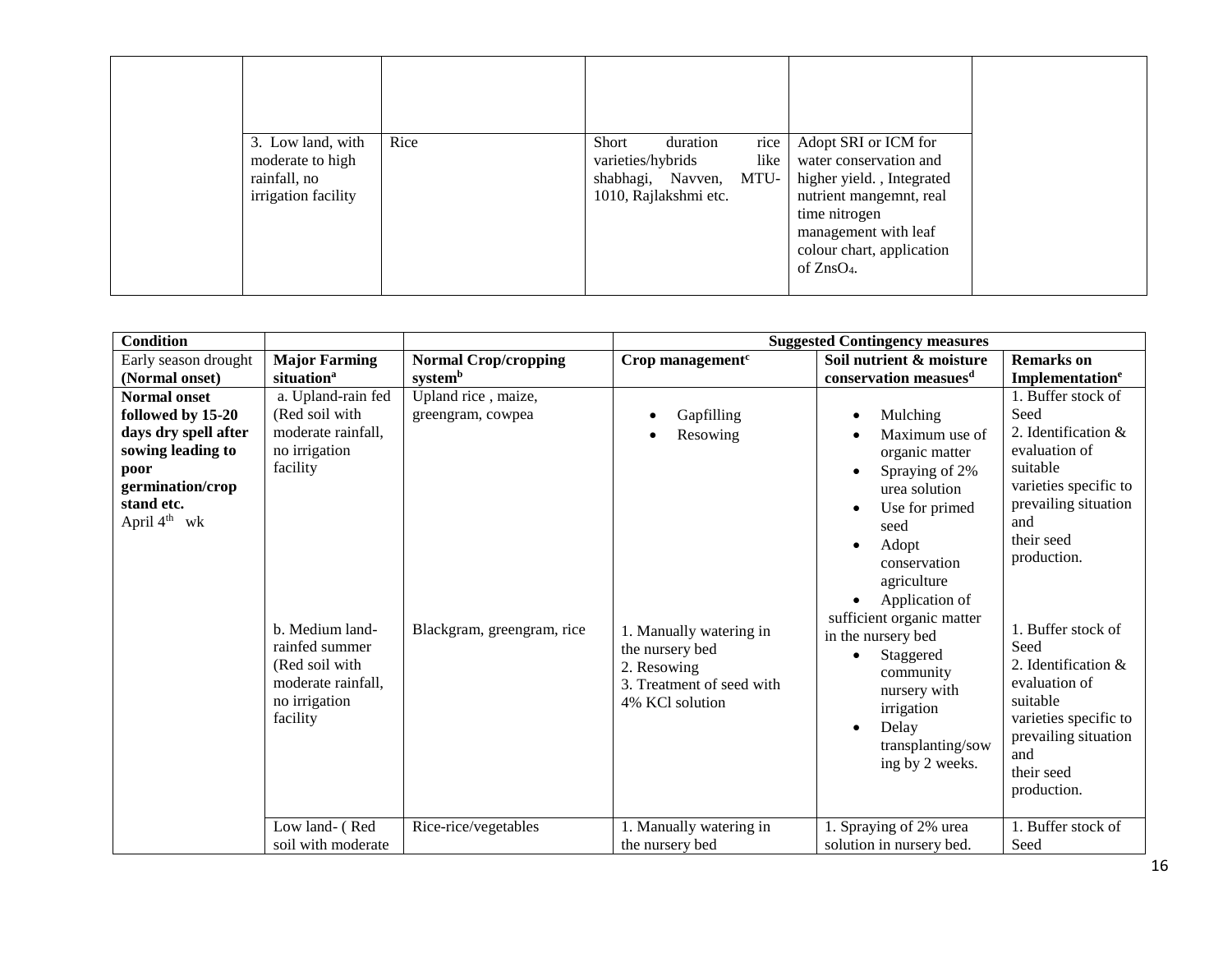|                                                                                                                                 | rainfall, no<br>irrigation facility)                                                        |                                              | 2. Resowing<br>3. Repairing of bund for<br>soil moisture<br>conservation<br>4. Treatment of seed with<br>4% KCl sol.                                                                                                                         | 2. Maximum use of<br>organic manure<br>3. Use of organic mulch                                                                                                                      | 2. Identification &<br>evaluation of<br>suitable<br>varieties specific to<br>prevailing situation<br>and<br>their seed<br>production. |
|---------------------------------------------------------------------------------------------------------------------------------|---------------------------------------------------------------------------------------------|----------------------------------------------|----------------------------------------------------------------------------------------------------------------------------------------------------------------------------------------------------------------------------------------------|-------------------------------------------------------------------------------------------------------------------------------------------------------------------------------------|---------------------------------------------------------------------------------------------------------------------------------------|
| <b>Normal onset</b><br>followed by 15-20<br>days dry spell after<br>sowing leading to<br>poor<br>germination/crop<br>stand etc. | a. Upland-rain fed<br>(Red soil with<br>moderate rainfall,<br>no irrigation<br>facility     | Rice, Maize, cowpea,<br>greengram, blackgram | Manually watering<br>$\bullet$<br>Resowing<br>$\bullet$                                                                                                                                                                                      | Mulching<br>Use of organic<br>matter<br>Spraying of 2%<br>urea solution                                                                                                             | 1. Buffer stock of<br>Seed<br>2. Identification &<br>evaluation of<br>suitable<br>varieties specific to<br>prevailing situation       |
| (July $1st Week$ )                                                                                                              | 1. Medium land,<br>Red soil with<br>moderate to high<br>rainfall, no<br>irrigation facility | Sesamum /Vegetables                          | Resowing of<br>sesamum/vegetables if the<br>mortality is more than 50%.                                                                                                                                                                      | i. Moisture conservation<br>measures<br>ii. Recommended nutrient<br>and intercultural<br>management<br>iii. Life saving irrigation                                                  | and their seed<br>production.<br>2. Training by<br>KVK and ATMA.                                                                      |
|                                                                                                                                 | 2. Lowland,<br>Alluvial soil, high<br>rainfall, no<br>irrigation facility<br>(Rainfed)      | Rice                                         | 10 to 12 days nursery can be<br>replanted<br>Adopt SRI or ICM for water<br>conservation and higher<br>yield, Integrated nutrient<br>mangemnt, real time nitrogen<br>management with leaf colour<br>chart, application of ZnsO <sub>4</sub> . | Urea application<br>$\bullet$<br>at active tillering<br>stage can be<br>delayed in rainfed<br>shallow lowland<br>Intercultural<br>operations can be<br>delayed<br>Treatment of seed |                                                                                                                                       |
|                                                                                                                                 |                                                                                             |                                              |                                                                                                                                                                                                                                              | with<br>4% KCl sol                                                                                                                                                                  |                                                                                                                                       |
| At vegetative stage<br>(July 3rd Week)                                                                                          | 1. Upland land,<br>Red soil with<br>moderate to high<br>rainfall, no<br>irrigation facility | Sesamum / Vegetables                         | Thinning of plants to reduce<br>the plant population and<br>avoid the competition of<br>moisture and nutrients among<br>crops.                                                                                                               | i. Mulching<br>ii. Life saving iirigation                                                                                                                                           | Training by KVK<br>and ATMA experts                                                                                                   |
|                                                                                                                                 |                                                                                             | Vegetables / Sesamum                         | Mid term correction                                                                                                                                                                                                                          | i. Mulching<br>iii. Off season ploughing                                                                                                                                            |                                                                                                                                       |
|                                                                                                                                 |                                                                                             | Maize                                        | During this drought season,<br>the occurrence of Alphids in                                                                                                                                                                                  | i.Mulching                                                                                                                                                                          |                                                                                                                                       |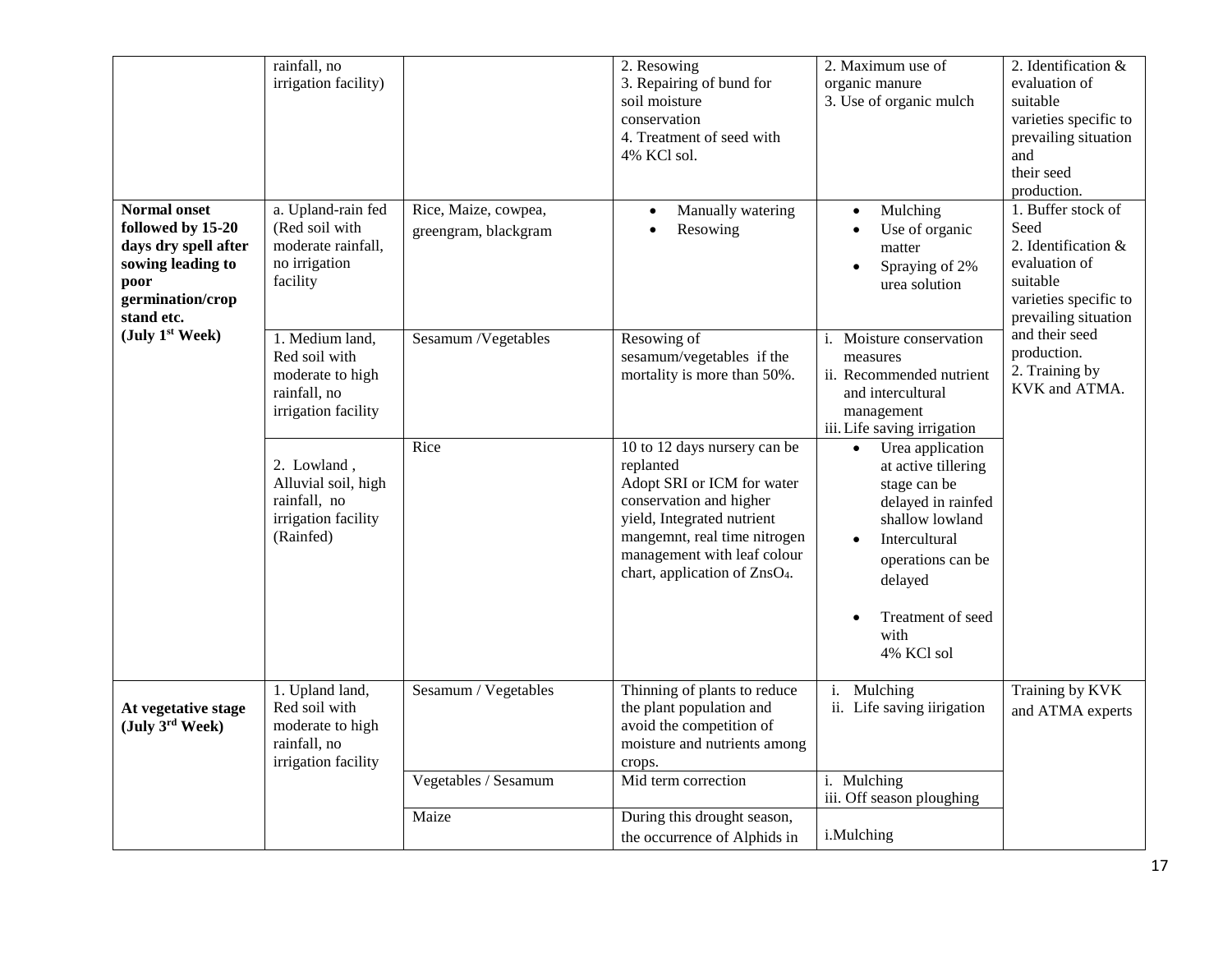|                                                                                             |                                      | Maize crop at its vegetative<br>stage is quite high. Long dry<br>spells increase the incidence<br>of this insect. This can be<br>controlled by spraying<br>Cypermethrin $(0.1\%)$ or<br>Monocrotophos (0.05%) at<br>80-90 DAS.                                              | ii. Life season irrigation                                                                                                                                              |                                     |
|---------------------------------------------------------------------------------------------|--------------------------------------|-----------------------------------------------------------------------------------------------------------------------------------------------------------------------------------------------------------------------------------------------------------------------------|-------------------------------------------------------------------------------------------------------------------------------------------------------------------------|-------------------------------------|
|                                                                                             | Groundnut                            | Incidence of White grub. The<br>following control measures<br>must be taken up:<br>• Crop rotation with maize<br>• Collection and destruction<br>of white grub adults<br>• Spraying the plants with<br>Chloropyriphos 20 EC @<br>2 ml/lit of water                          | i.Mulching<br>ii. Life season irrigation                                                                                                                                |                                     |
|                                                                                             | Black gram                           | During this dry spell, shot<br>holes made by Beetles can be<br>seen. This can be controlled<br>by spraying Dimethoate @<br>1ml/lit of water                                                                                                                                 | i. Life season irrigation                                                                                                                                               |                                     |
| 2. Medium land,<br>Red soil with<br>moderate to high<br>rainfall, no<br>irrigation facility | Sesamum, maize, blackgram,<br>cowpea | Mid term correction                                                                                                                                                                                                                                                         | Mulching<br>$\bullet$<br>Maximum use of<br>organic matter<br>Spraying of 2%<br>urea solution<br>Live saving<br>irrigation                                               | Training by KVK<br>and ATMA experts |
| 3. Lowland,<br>Alluvial soil, high<br>rainfall, no<br>irrigation facility<br>(Rainfed)      | Paddy                                | During this phase,<br>appearance of Blast disease<br>may be observed. As soon as<br>one or two blast spots are<br>seen, Carbendazim @ 1 g/lit<br>of water is to be sprayed.<br>There may be occurrence of<br>Brown spot disease also. For<br>this dry or wet seed treatment | Gap filling with nursery<br>kept for the purpose in the<br>same field while<br>transplanting (3-4<br>seedlings/hill).<br>Repairing of field bunds to<br>conserve water. | Training by KVK<br>and ATMA experts |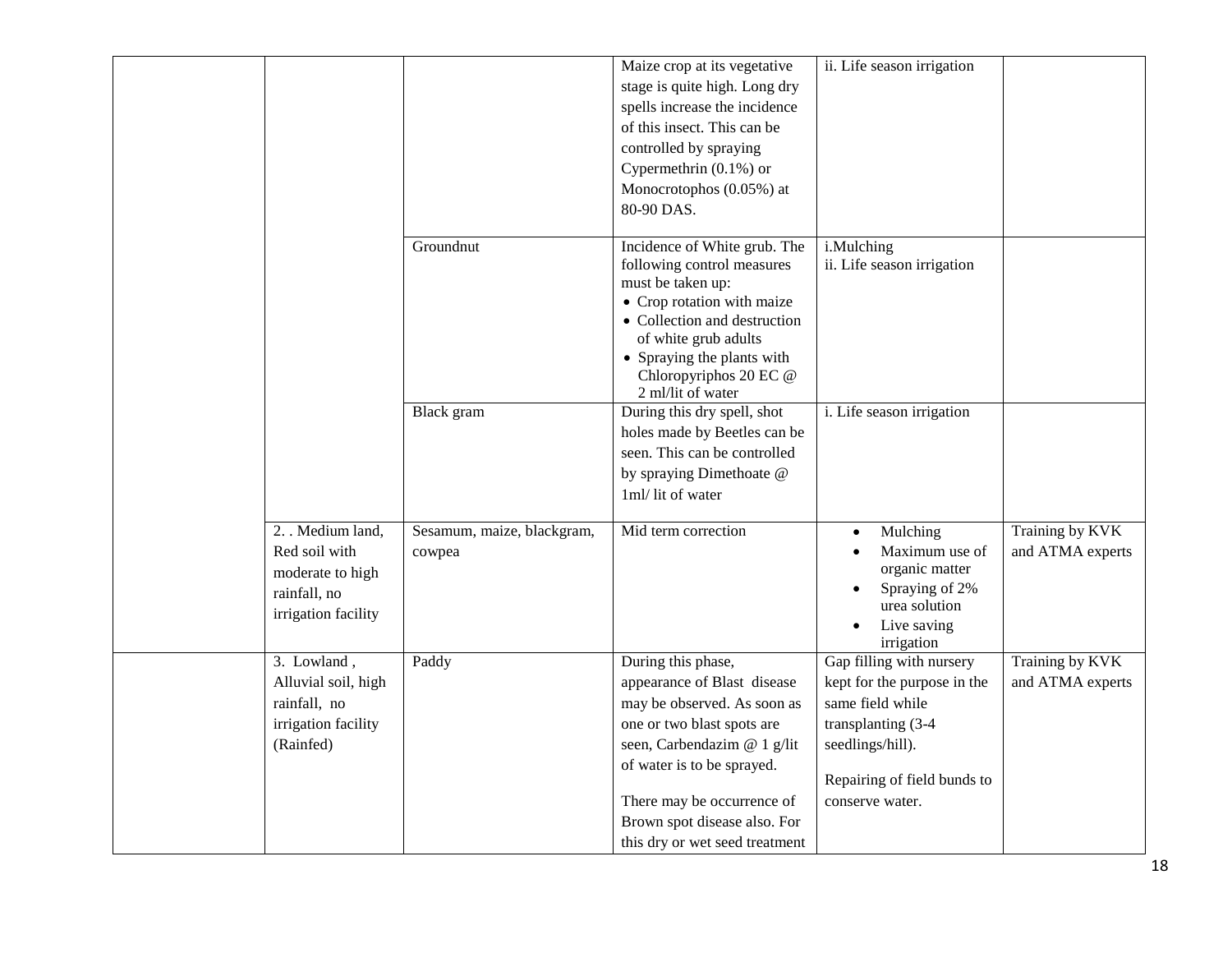|                                                                  |                                                                                        |                                                                 | with carbendazim $@$ 1 g/kg<br>of seed followed by one<br>spraying of Mancozeb @ 2.5<br>g/lit maybe done at initial<br>symptom development.                             | Life saving irrigation<br><b>Suggested Contingency measures</b>                                               |                                                 |
|------------------------------------------------------------------|----------------------------------------------------------------------------------------|-----------------------------------------------------------------|-------------------------------------------------------------------------------------------------------------------------------------------------------------------------|---------------------------------------------------------------------------------------------------------------|-------------------------------------------------|
| Mid season drought                                               | <b>Major Farming</b>                                                                   | <b>Normal Crop/cropping</b>                                     | Crop management <sup>c</sup>                                                                                                                                            | Soil nutrient & moisture                                                                                      | <b>Remarks</b> on                               |
| (long dry spell)                                                 | situation <sup>a</sup>                                                                 | systemb                                                         |                                                                                                                                                                         | conservation measues <sup>d</sup>                                                                             | Implementation <sup>e</sup>                     |
| At flowering/<br>fruiting stage<br>(August 1 <sup>st</sup> week) | 1. Upland, Red soil<br>with moderate to<br>high rainfall, no<br>irrigation facility    | Sesamum, blackgram, cowpea,<br>greengram                        | Spray 2 % $KCl + 0.1$ ppm<br><b>Boron</b> to Black Gram                                                                                                                 | Mulching<br>i.<br>Live saving<br>ii.<br>irrigation                                                            | Can be<br>implemented<br>under NICRA<br>project |
|                                                                  | 2. Medium land,<br>Red soil with<br>moderate to high                                   | Black gram                                                      | Spray 2 % $KCl + 0.1$ ppm<br><b>Boron</b> to Black Gram                                                                                                                 | i.Mulching<br>ii. uses of sufficient<br>amount of organic manure                                              | $\ddotsc$                                       |
|                                                                  | rainfall, no<br>irrigation facility                                                    | Groundnut                                                       | If termite infestation found,<br>Chloropyriphos @3 ml/L of<br>water in soil                                                                                             | $\overline{a}$                                                                                                | $\mathbb{L}^{\mathbb{L}}$                       |
|                                                                  |                                                                                        | Cucurbitaceous crops, Citrus                                    | Need based plant protection<br>measures                                                                                                                                 | Moisture conservation<br>practices like ridging,<br>mulching.                                                 |                                                 |
|                                                                  | 3. Lowland,<br>Alluvial soil, high<br>rainfall, no<br>irrigation facility<br>(Rainfed) | Rice                                                            | 1. Alternate Wetting and<br>Drying technology can be<br>practiced<br>$\Box$ $\Box$ If crop is damaged<br>early rabi oilseed pulses<br>and vegetables should be<br>grown | 1. Application of<br>sufficient amount of<br>organic manures in<br>main fields before<br>transplanting/sowing | $\sim$                                          |
| <b>Terminal drought</b>                                          | 1. Upland Red soil<br>with moderate to<br>high rainfall, no<br>irrigation facility     | Sesamum, blackgram, cowpea,<br>vegetables                       | Providing life saving<br>irrigation<br>Mulching                                                                                                                         | Application of<br>sufficient amount of<br>organic manures in<br>main fields before<br>transplanting/sowing    | Implemented under<br>NICRA project              |
|                                                                  | 2. Medium land,<br>Red soil with<br>moderate to high                                   | Ginger, Turmeric, Fruit crops,<br>Cucurbitaceous crops, Brinjal | Providing life saving<br>irrigation                                                                                                                                     | Application of<br>sufficient amount of<br>organic manures in                                                  | Implemented under<br>NICRA project              |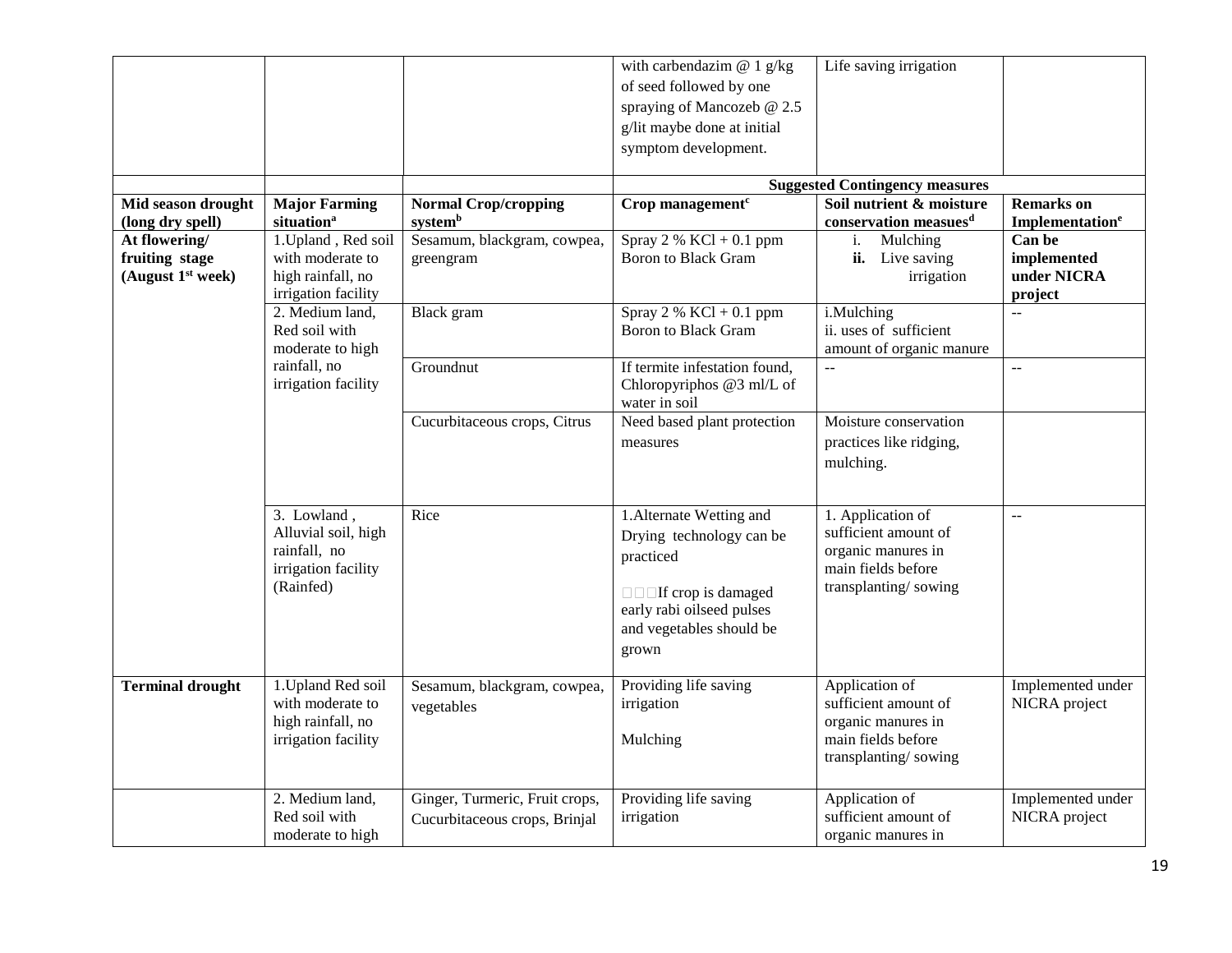| rainfall, no        |           | Mulching                   | main fields before         |                   |
|---------------------|-----------|----------------------------|----------------------------|-------------------|
| irrigation facility |           |                            | transplanting/sowing       |                   |
| 3. Lowland,         | Boro rice | Sowing/planting, Providing | Mustard seeds can be       | Implemented under |
| Alluvial soil, high |           | life saving irrigation     | broadcasted in the lowland | NICRA project     |
| rainfall, no        |           |                            | field                      |                   |
| irrigation facility |           |                            |                            |                   |
| (Rainfed)           |           |                            |                            |                   |

#### **Notes:**

- a. Describe the major farming situation such as shallow red soils, deep black soils, uplands, medium lands, eroded hill slops etc. tank fed black soils, shallow acid soils, sodic vertisols etc
- b. Describe the normal crop or cropping system grown in that farming situation including catch crop, sequence, rotation & variety if known
- c. Describe the alternative crop or variety or cropping pattern in view of the delay in monsoon and shortening of the growing period including delay in sowing of nurseries in case of paddy.
	- In case of normal onset followed by early season droughts re-sowing may be recommended including variety seed rate etc.
	- In case of early or mid season dry spells indicate crop management techniques to save standing crop.
	- In case of terminal drought indicate giving life saving supplemental irrigation, if available or taking up harvest at physiological maturity with some realizable grain/fodder yield etc.
- d. Describe all agronomic practices which help in coping with late planting like increased or decreased spacing, changes in planting geometry, intercropping in case of sole crops, thinning, mulching, spray of anti-transpirants or other chemicals, supplemental irrigation, soil and moisture conservation practices like ridging, conservation furrows, dust mulch etc.
	- In case of early and mid season dry spells indicate moisture conservation techniques to save standing crop.
	- In case of terminal drought indicate early rabi cropping with suitable crops/varieties with a possibility of giving pre-sowing/come up irrigation etc.
- e. Give details on the source of the breeder seed, in case an alternate crop or variety is suggested as part of the contingency. For agronomic measures, indicate any convergence possible with ongoing central or state schemes like National Rural Employment Guarantee Scheme (NREGS), Integrated Watershed Management Programme (IWMP), Rashtriya Krishi Vikas Yojana (RKVY), National Food Security Mission (NFSM), Integrated Scheme on Oilseeds, Pulses, Oilpalm and Maize (ISOPOM), National Horticulture Mission (NHM), Community Land Development Programme (CLDP) etc., to meet the cost of materials, labour or implements etc. to carry out any field based activity quickly.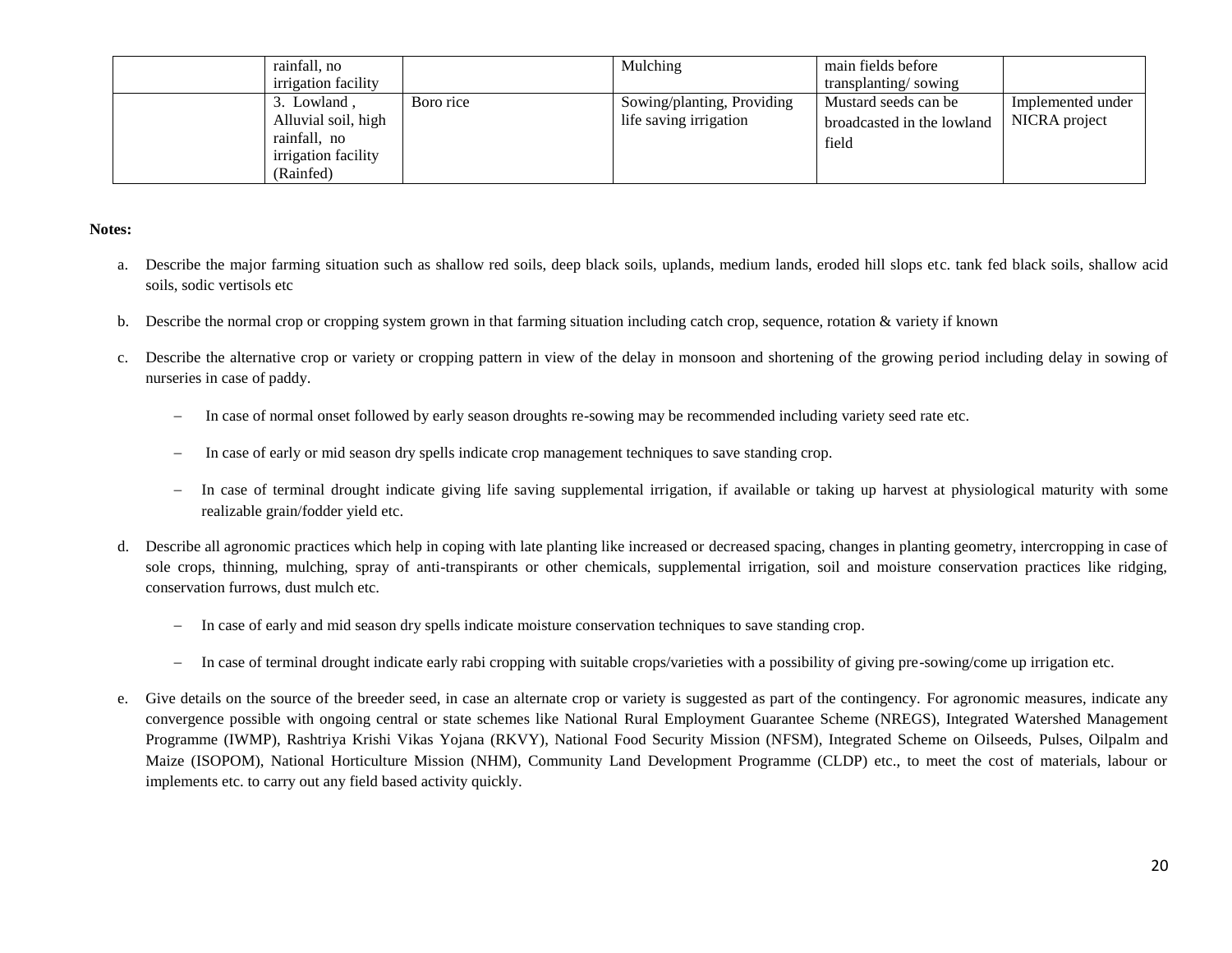#### **2.1.2 Irrigated situation**

| <b>Condition</b>                                             |                           |                                | <b>Suggested Contingency measures</b>                                                                                                                                                                    |                                                                                                                                                                                                           |                   |  |
|--------------------------------------------------------------|---------------------------|--------------------------------|----------------------------------------------------------------------------------------------------------------------------------------------------------------------------------------------------------|-----------------------------------------------------------------------------------------------------------------------------------------------------------------------------------------------------------|-------------------|--|
|                                                              | <b>Major Farming</b>      | <b>Normal Crop/cropping</b>    | Change in crop/cropping                                                                                                                                                                                  | Agronomic measures <sup>i</sup>                                                                                                                                                                           | <b>Remarks</b> on |  |
|                                                              | situation <sup>f</sup>    | system <sup>g</sup>            | systemh                                                                                                                                                                                                  |                                                                                                                                                                                                           | Implementation    |  |
| Delayed release of                                           | Lowland, Alluvial         | Rice                           | Late sown variety (short                                                                                                                                                                                 | Mulching                                                                                                                                                                                                  | $\overline{a}$    |  |
| water in canals due                                          | soil                      |                                | duration) of rice (Naveen)                                                                                                                                                                               | Life saving irrigation                                                                                                                                                                                    |                   |  |
| to low rainfall                                              |                           | Lentil                         | HYV of Mustard(Pusa<br>agrony)/Toria(B-9)                                                                                                                                                                |                                                                                                                                                                                                           |                   |  |
|                                                              |                           | Cauliflower, Cabbage, Brinjal, | No change                                                                                                                                                                                                | Mulching                                                                                                                                                                                                  | $\overline{a}$    |  |
|                                                              |                           | Potato, Tomato                 |                                                                                                                                                                                                          | Aphid problems may be<br>appeared due to late<br>sowing. Application of<br>Methyl parathion @2<br>ml/L of water.<br>Fruit and shoot borer<br>may appear in brinjal.<br>Apply Carbaryl @2 g/L<br>of water. |                   |  |
| Limited release of<br>water in canals due<br>to low rainfall | Lowland, Alluvial<br>soil | Rice                           | Drought resistant variety of<br>rice may be taken (Tripura<br>khara dhan-1, khara dhan-2)<br>Late sowing of boro rice<br>Lentil (var WBL 58, B 77) and<br>Toria/Mustard may be taken in<br>place of Rice | Recommended package<br>of practices<br>Mulching for residual<br>soil moisture<br>Life saving irrigation                                                                                                   | ÷,                |  |
|                                                              |                           | Cole crops, potato, tomato     | Cowpea, Brinjal, Chilli, green<br>pea may be taken                                                                                                                                                       | $\overline{a}$                                                                                                                                                                                            | $-$               |  |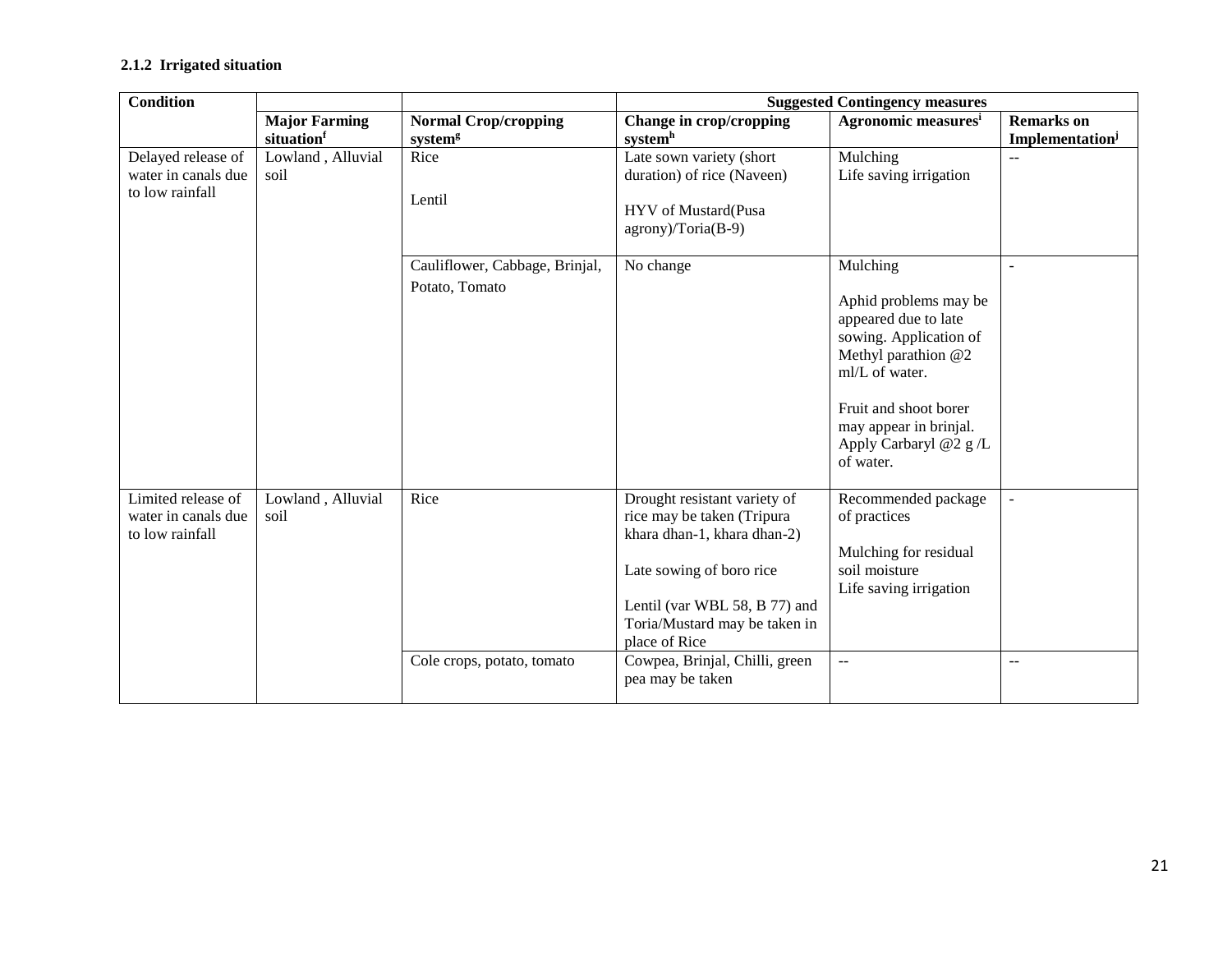| <b>Condition</b>    |                        |                             | <b>Suggested Contingency measures</b> |                                       |                             |  |
|---------------------|------------------------|-----------------------------|---------------------------------------|---------------------------------------|-----------------------------|--|
|                     | <b>Major Farming</b>   | <b>Normal Crop/cropping</b> | Change in crop/cropping               | Agronomic measures <sup>i</sup>       | <b>Remarks</b> on           |  |
|                     | situation <sup>f</sup> | system <sup>g</sup>         | systemh                               |                                       | Implementation <sup>j</sup> |  |
| Non release of      | Lowland, Alluvial      | RIce                        | Mustard/Toria                         | Nitrogen application in               | Can be                      |  |
| water in canals     | soil                   |                             | Lentil                                | split doses                           | implemented under           |  |
| under delayed       |                        |                             |                                       |                                       | NICRA project               |  |
| onset of monsoon    |                        |                             |                                       | Timely Inter culture                  |                             |  |
| in catchment        |                        |                             |                                       |                                       |                             |  |
|                     |                        |                             |                                       | Mulching for moisture                 |                             |  |
|                     |                        |                             |                                       | conservation                          |                             |  |
|                     |                        |                             |                                       | Life saving irrigation                |                             |  |
| Lack of inflows     | Lowland, Alluvial      | RIce                        | Mustard/Toria                         | Nitrogen application in               | $\overline{a}$              |  |
| into tanks due to   | soil                   |                             | Lentil                                | split doses                           |                             |  |
| insufficient        |                        |                             |                                       |                                       |                             |  |
| /delayed onset of   |                        |                             |                                       | Timely Inter culture                  |                             |  |
| monsoon             |                        |                             |                                       |                                       |                             |  |
|                     |                        |                             |                                       | Mulching for moisture<br>conservation |                             |  |
|                     |                        | Cole crops, potato, tomato  | Cowpea, Brinjal, Chilli, Green        | Nitrogen application in               | $\overline{\phantom{a}}$    |  |
|                     |                        |                             | pea may be taken                      | split doses                           |                             |  |
|                     |                        |                             |                                       |                                       |                             |  |
|                     |                        |                             |                                       | Timely Interculture                   |                             |  |
|                     |                        |                             |                                       |                                       |                             |  |
|                     |                        |                             |                                       | Mulching for moisture                 |                             |  |
|                     |                        |                             |                                       | conservation                          |                             |  |
| Insufficient        | Lowland, Alluvial      | RIce                        | Mustard/Toria                         | Mulching                              | $\overline{a}$              |  |
| groundwater         | soil                   |                             | Lentil                                | Life saving irrigation                |                             |  |
| recharge due to     |                        |                             |                                       |                                       |                             |  |
| low rainfall        |                        |                             |                                       |                                       |                             |  |
| Any other           | $\mathbb{L}$ .         | $\mathbf{u}$                | $\sim$ $\sim$                         | $\sim$ $\sim$                         | $\overline{a}$              |  |
| condition (specify) |                        |                             |                                       |                                       |                             |  |

#### **Notes:**

<sup>f</sup>Describe such as uplands, medium and low lands and source of irrigation such as tank fed medium or deep black/alluvial/red soils, tube well irrigated alluvial soils, canal irrigated red soils, well irrigated black soils etc.,

<sup>g</sup>The normal crop or cropping systems grown in a given irrigated situation

h Suggested change in the crop, variety or cropping system in view of delay in release of irrigation water, less water availability etc.,

<sup>I</sup> All agronomic measures like improved methods of irrigation (skip row etc.), micro irrigation (drip/sprinkler/sub-surface), deficit irrigation, limited area irrigation, mulching etc, that improve water use efficiency and make best use of limited water including methods of ground water recharge and sharing.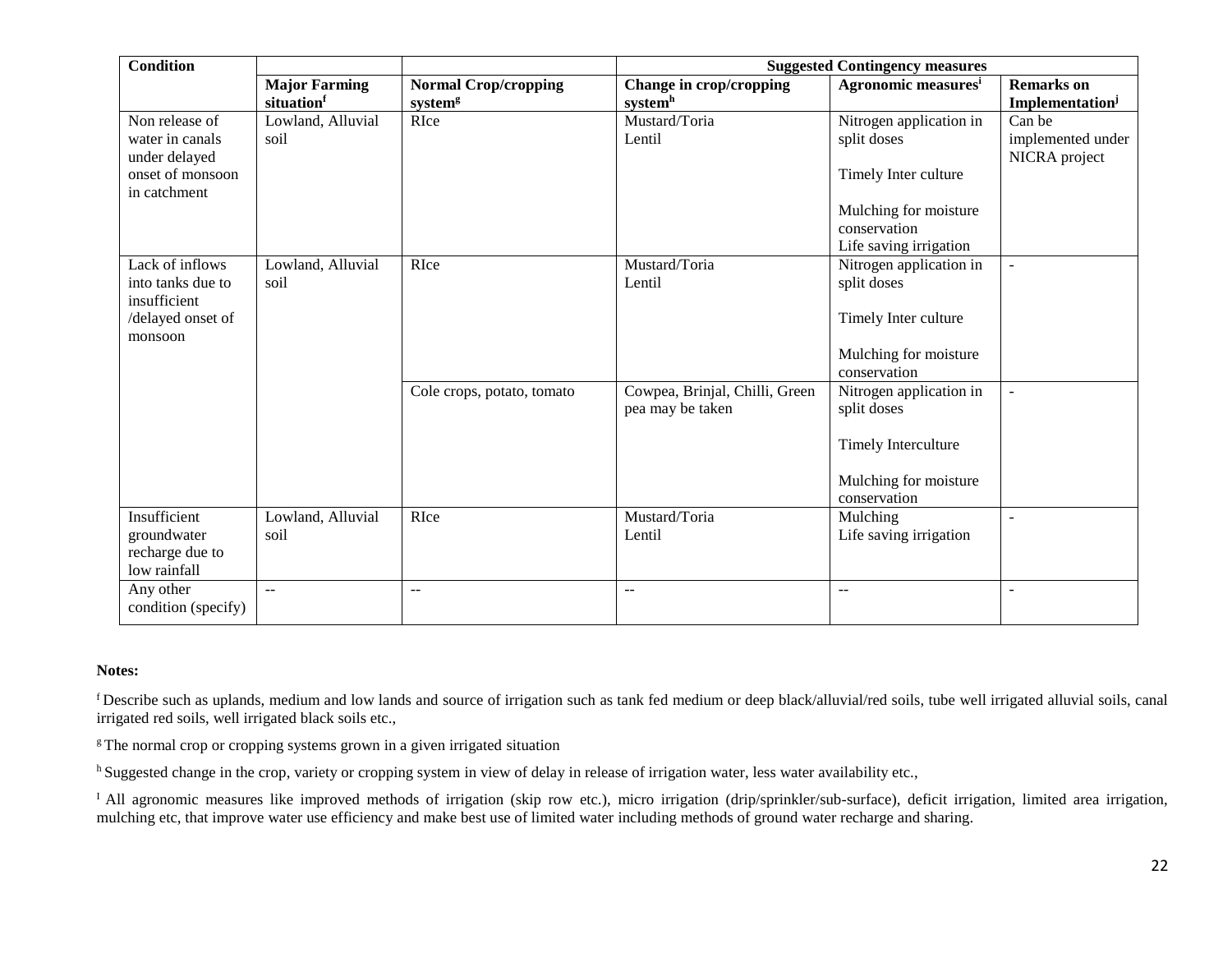<sup>j</sup> Comments on source of availability of seed of the alternate crop or variety, any constraints in marketing of alternative crop implications for livestock and dairy sectors and details of state or central schemes like National Rural Employment Guarantee Scheme (NREGS), Rashtriya Krishi Vikas Yojana (RKVY), National Food Security Mission (NFSM), Integrated Scheme on Oilseeds, Pulses, Oilpalm and Maize (ISOPOM), National Horticulture Mission (NHM) etc., which facilitate implementation of the agronomic measures suggested.

**2.2 Unusual rains (untimely, unseasonal etc)** (for both rainfed and irrigated situations)

| Condition                                                               | <b>Suggested contingency measure</b>                                                                 |                                                                                                                         |                                                                 |                                                             |  |
|-------------------------------------------------------------------------|------------------------------------------------------------------------------------------------------|-------------------------------------------------------------------------------------------------------------------------|-----------------------------------------------------------------|-------------------------------------------------------------|--|
| Continuous high rainfall in a short span<br>leading to water logging    | Vegetative stage <sup>k</sup>                                                                        | Flowering stage                                                                                                         | Crop maturity stage $m$                                         | Post harvest <sup>n</sup>                                   |  |
| Crop1 Rice                                                              | Drainage of excess water                                                                             | Application of nutrient<br>solution to prevent flower<br>drop.                                                          | Harvesting at Physiological<br>Maturity.                        | Proper Sun Drying,<br>Keep away from<br>Storage Pest.       |  |
| Crop 2 Maize, Groundnut                                                 | Drainage of stagnating water                                                                         | Drainage channels                                                                                                       | Harvesting immediately at<br>physiological maturity             | Storing the produce at<br>dry place                         |  |
| Crop3 Sesamum, Mustard/Rapeseed                                         | Drainage of stagnating water                                                                         | Drainage channels                                                                                                       | Harvesting immediately at<br>physiological maturity             | Storing the produce at<br>dry place                         |  |
| Crop4 Blackgram, Green gram                                             | Drainage of stagnating water                                                                         | Drainage channels                                                                                                       | Harvesting immediately at<br>physiological maturity             | Storing the produce at<br>dry place                         |  |
| Horticulture                                                            |                                                                                                      |                                                                                                                         |                                                                 |                                                             |  |
| Crop1 (specify)<br>Chilli, Potato, Cowpea, Okra, Brinjal,<br>Cole Crops | Drainage                                                                                             | Drainage, Application of<br>hormones, nutrient, sprays to<br>prevent flower drop                                        | Drainage<br>Harvesting of the produce<br>before the rain occurs | Shifting of the<br>produce to drier place,<br>Cold storage. |  |
| Crop2<br>Papaya, Citrus, Jack fruit, Mango, Banana                      | Avoid waterlogging at the Collar<br>portion                                                          | Avoid water logging at the<br>Collar portion<br>Application of hormones,<br>nutrient, sprays to prevent<br>flower drop. | Avoid water logging at the<br>Collar portion                    | - Store the produce in<br>a dry place                       |  |
| Heavy rainfall with high speed winds in a<br>short span <sup>2</sup>    |                                                                                                      |                                                                                                                         |                                                                 |                                                             |  |
| Rice, Maize, Groundnut,<br>Crop1<br>Sesamum                             | Drainage of excess water                                                                             | Application of nutrient<br>solution to prevent flower<br>drop.                                                          | Harvesting at Physiological<br>Maturity.                        | Proper Sun Dry<br><b>Before Storing</b>                     |  |
| Horticulture                                                            |                                                                                                      |                                                                                                                         |                                                                 |                                                             |  |
| Tomato, Chilli, Potato, Cowpea,<br>Crop1<br>Okra, Brinjal, Cole Crops.  | Making of trenches/furrows in<br>between ridges to facilitate drainage<br>of excess water, propping. | Installation of wind breaks                                                                                             | Installation of wind breaks                                     | Shifting of the<br>produce to drier place,<br>Cold storage. |  |
| Crop2 Banana, Citrus, Jack Fruit, Mango                                 | Avoid waterlogging at the Collar                                                                     | Installation of wind breaks,<br>Propping                                                                                | Installation of wind breaks,<br>propping                        | Shifting of the<br>produce to drier place,                  |  |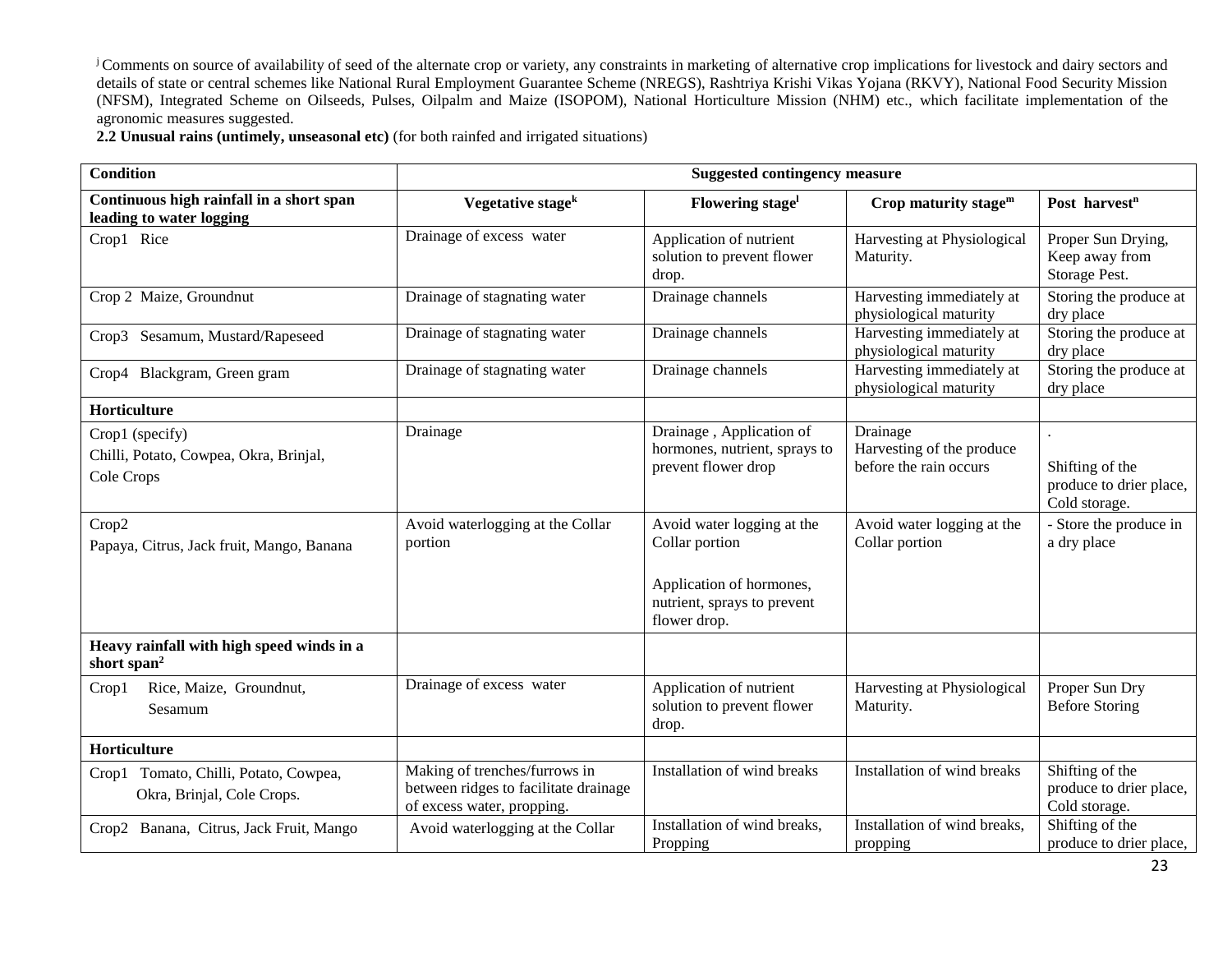|                   |                                                           | portion                                                                                                                                                                                                                       |                                                                                                                                                                      |                                                                                 | Cold storage.                                                                                    |
|-------------------|-----------------------------------------------------------|-------------------------------------------------------------------------------------------------------------------------------------------------------------------------------------------------------------------------------|----------------------------------------------------------------------------------------------------------------------------------------------------------------------|---------------------------------------------------------------------------------|--------------------------------------------------------------------------------------------------|
|                   | Outbreak of pests and diseases due to<br>unseasonal rains |                                                                                                                                                                                                                               |                                                                                                                                                                      |                                                                                 |                                                                                                  |
| Crop <sup>1</sup> | Rice                                                      | Field sanitation to prevent disease<br>(Rice Blast) or Spray tricyclazole<br>against blast, Rice hispa damage.<br>Proper application of Chlorpyriphos<br>1 ml / litre water for leaf folder.<br>Monocrotophos for stem borer, | Spray tricyclazole against<br>blast and Chloropyriphos<br>(2ml/lit of water) against<br>stem borer,<br>Cypermethrin against<br>Swarming caterpillar & leaf<br>folder | Keep the produce in air<br>tight container to avoid the<br>storage pest damage. | $\sim$                                                                                           |
| Crop <sup>2</sup> | Groundnut, Mustard / Rapeseed                             | Proper drainage to prevent Damping<br>off diseases                                                                                                                                                                            | $- -$                                                                                                                                                                | --                                                                              | --                                                                                               |
| Crop <sup>3</sup> | Sesamum                                                   | Removal of infested tips to manage<br>leaf webber                                                                                                                                                                             | Spraying of systemic<br>insecticide against borers                                                                                                                   | Spray of Ekalux against<br>capsule borer                                        | Store in dry and clean<br>room.<br>Disinfect gunny bags<br>/ storage structure<br>with malathion |
| Crop <sup>4</sup> | Maize                                                     | Apply Phorate 10G in the whorls<br>Spray Dimethoate against maize<br>stem borer                                                                                                                                               | Spray Methyl dematon<br>against aphid                                                                                                                                | $-$                                                                             | Store in clean godown<br>after disinfection of<br>gunny bags chemicals                           |
| Crop <sup>5</sup> | Vegetables                                                | Use Mancozeb or Carbendazim @<br>2g/litre of water to prevent seedling<br>rot diseases of any fungicides as<br>precautionary measures.                                                                                        |                                                                                                                                                                      | $-$                                                                             | Keep the produce in<br>air tight container to<br>against any pest<br>damage.                     |
| Horticulture      |                                                           |                                                                                                                                                                                                                               |                                                                                                                                                                      |                                                                                 |                                                                                                  |
| Crop1             | Potato                                                    | Spray Mencozeb or cymocxelin @ 2<br>gm / litre of water as precautionary<br>measure against Late Blight.                                                                                                                      | Drainage out excess water to<br>prevent wilting diseases.                                                                                                            | $-$                                                                             | Store seed in clean<br>and dryl condition<br>with Fungicidal<br>Treatment.                       |

<sup>k</sup> Such as drainage in black soils, indicate taking up need based inter-culture operations, outbreak of pests/diseases along with their management etc.

<sup>1</sup> Such as drainage in black soils, application of hormones/nutrient sprays to prevent flower drop or promote quick flowering/fruiting and indicate possibility of pest/disease outbreak with need based prophylactic / curative management etc.

m Such as drainage in black soils, measures for preventing seed germination etc and Indicate possibility of harvesting at physiological maturity immediately and shifting produce to safer place and protection against pest/disease damage in storage etc.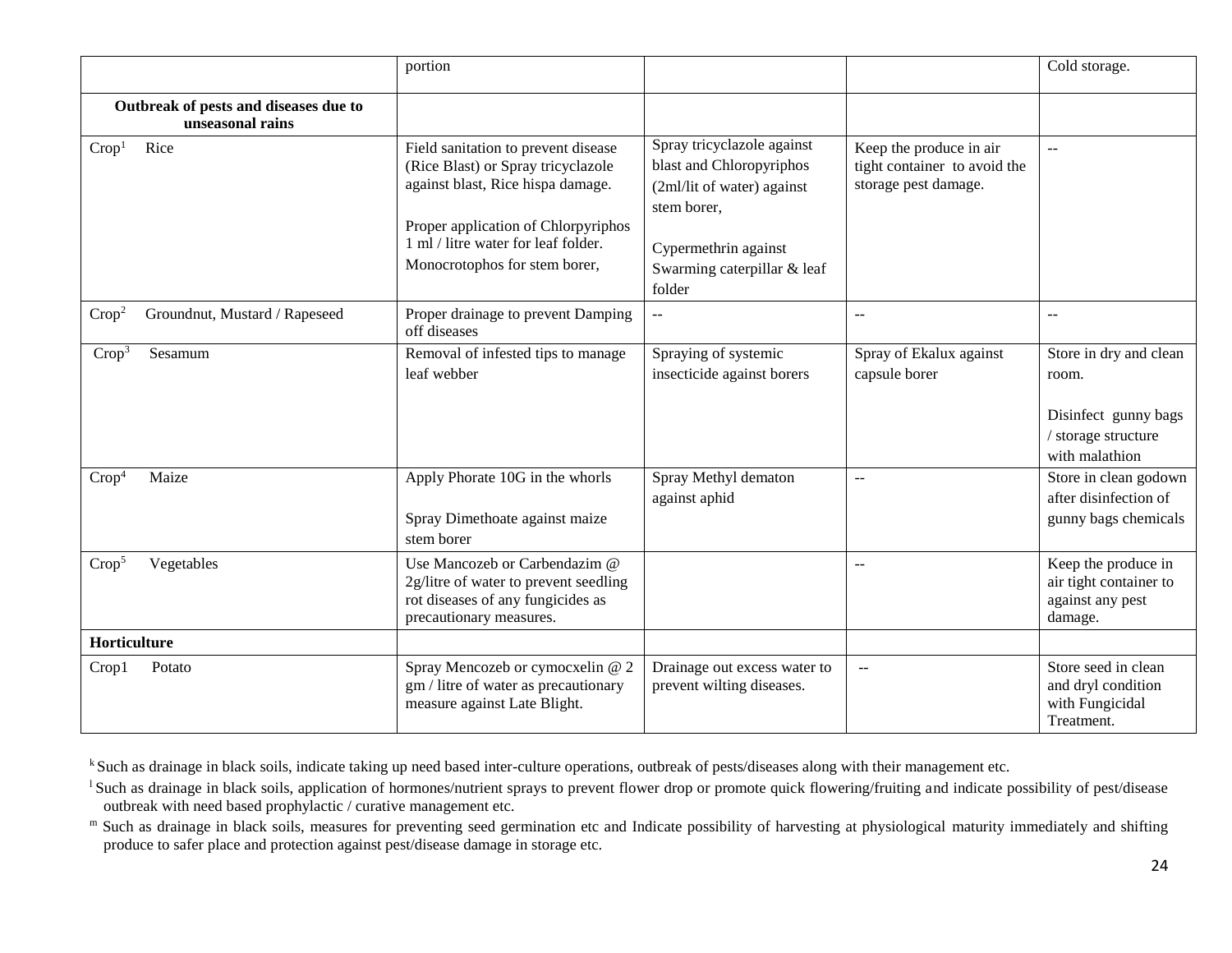<sup>n</sup> Such as shifting of produce to safer place for drying and maintaining the quality of grain/fodder and protection against pest/disease damage in storage etc

# **2.3 Floods**

| <b>Condition</b>                                                  | Suggested contingency measure <sup>o</sup>                                                           |                                                                                                                                     |                                                                                     |                                                                                              |  |  |
|-------------------------------------------------------------------|------------------------------------------------------------------------------------------------------|-------------------------------------------------------------------------------------------------------------------------------------|-------------------------------------------------------------------------------------|----------------------------------------------------------------------------------------------|--|--|
| Transient water logging/ partial<br>inundation <sup>1</sup>       | Seedling / nursery stage                                                                             | <b>Vegetative stage</b>                                                                                                             | <b>Reproductive stage</b>                                                           | At harvest                                                                                   |  |  |
| Rice, Maize, Blackgram<br>Crop1                                   | Drain out excess water,<br>Gap filling and<br>drenching with<br>fungicide to prevent<br>seedling rot | Drain out excess water,<br>Weeding and top dressing                                                                                 | Drain out excess water                                                              | Drain out excess water,<br>Harvesting and drying of<br>The product                           |  |  |
| Horticulture                                                      |                                                                                                      |                                                                                                                                     |                                                                                     |                                                                                              |  |  |
| Tomato, Chilli, Cowpea,<br>Crop1<br>Okra, Brinjal, Cole Crops     | Cleaning of channels in between<br>the raised nursery bed.                                           | Drain out excess water                                                                                                              | Drain out excess water                                                              | Drain out excess water                                                                       |  |  |
| Crop2 Citrus, Jackfruit, mango.                                   | Provision for proper drainage                                                                        | Drain out excess water                                                                                                              | Drain out excess water                                                              | Drain out excess water                                                                       |  |  |
| <b>Continuous submergence</b><br>for more than $2 \text{ days}^2$ |                                                                                                      |                                                                                                                                     |                                                                                     |                                                                                              |  |  |
| Crop1 Rice                                                        | Drain out excess water                                                                               | Drain out excess water,<br>Weeding and top dressing<br>application of 40 kg urea and 40<br>kg MOP/ha after drain of excess<br>water | Drain out excess water;<br>Tying up of lodged plants                                | Drain out excess water,<br>Tying up of lodged plants<br>drying of earheads and<br>Harvesting |  |  |
| Crop 2 Blackgram, Maize                                           | Drain out excess water,<br>Gap filling                                                               | Drain out excess water,<br>Weeding and top dressing                                                                                 | Drain out excess water,<br>Earthing up of maize plant;<br>Tying up of lodged plants | Drain out excess water,<br>Harvesting and drying of<br>Cobs/plants                           |  |  |
| Horticulture                                                      |                                                                                                      |                                                                                                                                     |                                                                                     |                                                                                              |  |  |
| Crop1<br>Tomato, Chilli, Cowpea, Okra,<br>Brinjal, Cole Crops.    | Crop cannot survive. New<br>seedling should be transplanted.                                         |                                                                                                                                     |                                                                                     |                                                                                              |  |  |
| Sea water intrusion <sup>3</sup>                                  |                                                                                                      |                                                                                                                                     |                                                                                     |                                                                                              |  |  |
| Crop1 Not Applicable                                              |                                                                                                      |                                                                                                                                     |                                                                                     |                                                                                              |  |  |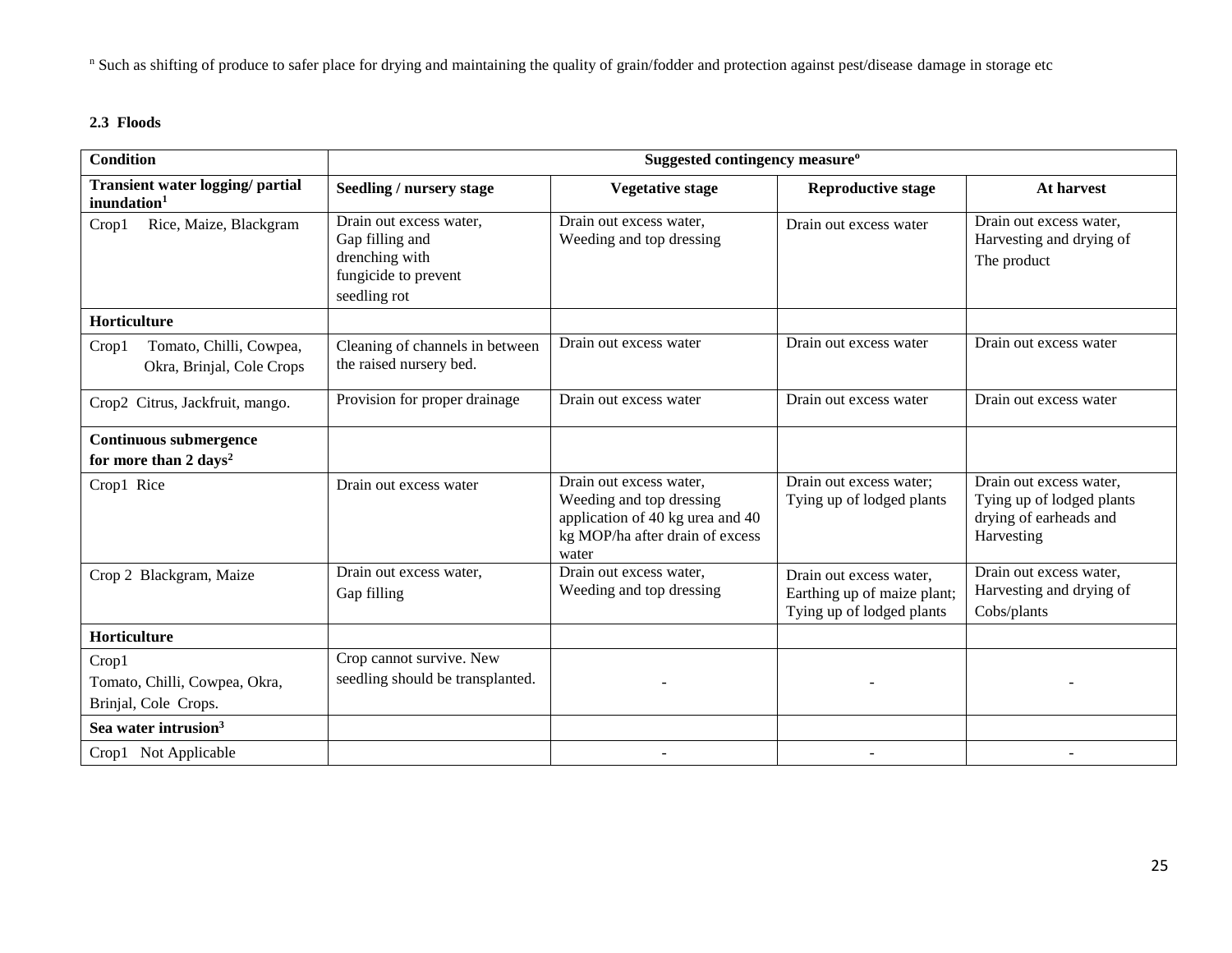#### **Notes:**

<sup>1</sup> Water logging due to heavy rainfall, poor drainage in vertisols, flash floods in streams and rivers due to high rainfall, breach of embankments

 $2$  If the water remains in the field due to continuous rains, poor infiltration and push back effect

<sup>3</sup> Entry of sea water into cultivated fields in coastal districts due to tidal wave during cyclones or tsunami

<sup>o</sup>Crop/field management depends on nature of material (sand or silt) deposited during floods. In sand deposited crop fields/ fallows indicate ameliorative measures such as early removal of sand for facilitating *rabi* crop or next kharif. In silt deposited indo-gangetic plains, indicate early *rabi* crop plan in current cropped areas and current fallow lands. Indicate drainage of stagnating water and strengthening of field bunds etc. In diara land areas indicate crop plans for receding situations. Usually rice cropped areas are flood prone causing loss of nurseries, delayed transplanting or damage to the already transplanted fields etc. Indicate community nursery raising, scheduling bushenings, re-transplanting in damaged fields and transplanting new areas or direct seeding including seed availability so that the season is not lost. Indicate steps for preventing premature germination of submerged crop at maturity or harvested produce.

#### **2.4 Extreme events: Heat wave / Cold wave/Frost/ Hailstorm /Cyclone**

| <b>Extreme event type</b>     | Suggested contingency measure <sup>r</sup>                                                                                                                                                |                                                                                                                                                                                              |                                                                                                                                                                                           |                                                          |
|-------------------------------|-------------------------------------------------------------------------------------------------------------------------------------------------------------------------------------------|----------------------------------------------------------------------------------------------------------------------------------------------------------------------------------------------|-------------------------------------------------------------------------------------------------------------------------------------------------------------------------------------------|----------------------------------------------------------|
|                               | Seedling / nursery stage                                                                                                                                                                  | <b>Vegetative stage</b>                                                                                                                                                                      | <b>Reproductive stage</b>                                                                                                                                                                 | At harvest                                               |
| <b>Heat Wave</b> <sup>p</sup> |                                                                                                                                                                                           |                                                                                                                                                                                              |                                                                                                                                                                                           |                                                          |
| Crop1                         |                                                                                                                                                                                           |                                                                                                                                                                                              |                                                                                                                                                                                           |                                                          |
| Horticulture                  |                                                                                                                                                                                           |                                                                                                                                                                                              |                                                                                                                                                                                           |                                                          |
| Crop1 Vegetables              | Life Saving Irrigation should be<br>given to vegetables crops and young<br>plantations, and ridge and furrow<br>method of planting with bed ridges<br>at $15 - 20$ m length is suggested. | Life Saving Irrigation should be<br>given to vegetables crops and<br>young plantations, and ridge and<br>furrow method of planting with<br>bed ridges at $15 - 20$ m length is<br>suggested. | Life Saving Irrigation should be<br>given to vegetables crops and young<br>plantations, and ridge and furrow<br>method of planting with bed ridges<br>at $15 - 20$ m length is suggested. |                                                          |
| Fruits<br>Crop2               | Bean and Cowpea should be grown<br>in the interspaces of Orchard.                                                                                                                         | Irrigate, provide shade, white<br>wash on tree trunks                                                                                                                                        | Apply growth hormones to prevent<br>fruit drop, maintain water balance to<br>avoid fruit cracking                                                                                         | Harvest at morning<br>hours, pre cooling is<br>important |
| Cold wave <sup>q</sup>        |                                                                                                                                                                                           |                                                                                                                                                                                              |                                                                                                                                                                                           |                                                          |
| Crop1<br>Rice                 | Delayed raising of Rice nursery                                                                                                                                                           | 10-12 days old seedling to be<br>transplanted                                                                                                                                                | Urea application at panicle stage<br>delayed                                                                                                                                              |                                                          |
| Crop 2 Groundnut, Arhar       |                                                                                                                                                                                           | Mulching to avoid intercultural<br>operations(Paddy straw)                                                                                                                                   | Life saving irrigation                                                                                                                                                                    |                                                          |
| Horticulture                  |                                                                                                                                                                                           |                                                                                                                                                                                              |                                                                                                                                                                                           |                                                          |
| Crop1 Vegetables.             | Provision for providing shade net<br>and Thatch Roofing Protection.                                                                                                                       |                                                                                                                                                                                              |                                                                                                                                                                                           |                                                          |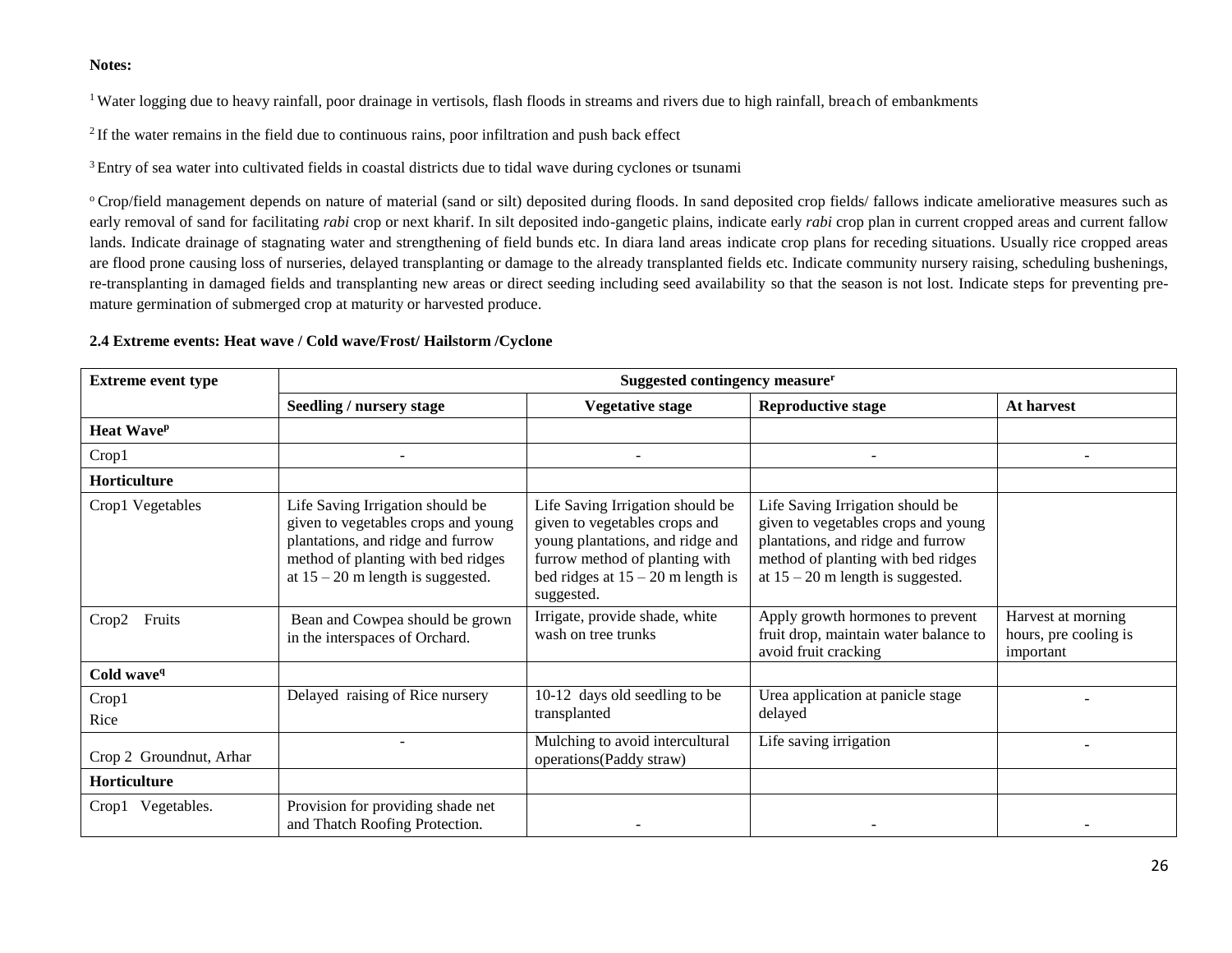| Fruit.<br>Crop2    | Frequent irrigation for young<br>nursery                        |                                                 |                                                                    |  |
|--------------------|-----------------------------------------------------------------|-------------------------------------------------|--------------------------------------------------------------------|--|
| Frost              |                                                                 |                                                 |                                                                    |  |
| Crop1              |                                                                 |                                                 |                                                                    |  |
| Horticulture       |                                                                 |                                                 |                                                                    |  |
| Crop1 Vegetables   | Provide shade                                                   | Irrigate regularly                              | Irrigate regularly                                                 |  |
| Crop2 Fruit        | Provide shade                                                   | Provide wind break, irrigate<br>regularly       | Small trees cover with grasses,<br>irrigate regularly              |  |
| Crop3              | Provision for construction of<br>greenhouse and shade net house |                                                 |                                                                    |  |
| Hailstorm          |                                                                 |                                                 |                                                                    |  |
| Crop1              | delayed raising of Rice nursery                                 | 8-10 days old seedling is to be<br>transplanted | Recommended urea application at<br>panicle stage should be delayed |  |
| Crop 2             | Groundnut                                                       | Mulching (Paddy straw)                          | Life saving irrigation                                             |  |
| Horticulture       |                                                                 |                                                 |                                                                    |  |
| Vegetable<br>Crop1 | Provide shade                                                   | Provide shade                                   | Provide shade                                                      |  |
| Crop2              |                                                                 |                                                 | $\overline{\phantom{a}}$                                           |  |
| Cyclone            |                                                                 |                                                 |                                                                    |  |
| Crop1              |                                                                 |                                                 |                                                                    |  |
| Horticulture       |                                                                 |                                                 |                                                                    |  |
| Crop1              | Growing of wind break trees                                     |                                                 |                                                                    |  |
| Crop2              | Provision for providing Net.                                    |                                                 |                                                                    |  |

<sup>p</sup> In regions where the normal maximum temperature is more than  $40^{\circ}$ C, if the day temperature exceeds  $3^{\circ}$ Cabove normal for 5 days it is defined as heat wave. Similarly, in regions where the normal temperature is less than 40<sup>o</sup>C, if the day temperature remains  $5^{\circ}$ C above normal for 5 days, it is defined as heat wave.

 $q$  In regions where normal minimum temperature remains 10<sup>o</sup>C or above, if the minimum temperature remains 5<sup>o</sup>C lower than normal continuously for 3 days or more it is considered as cold wave. Similarly in regions with normal minimum temperature is less than  $10^{0}$ C, if the minimum temperature remains  $3^{0}$ C lower than normal it is considered as cold wave

r Indicate appropriate crop/soil management measures depending upon the crop and its stage for alleviating the specified stress.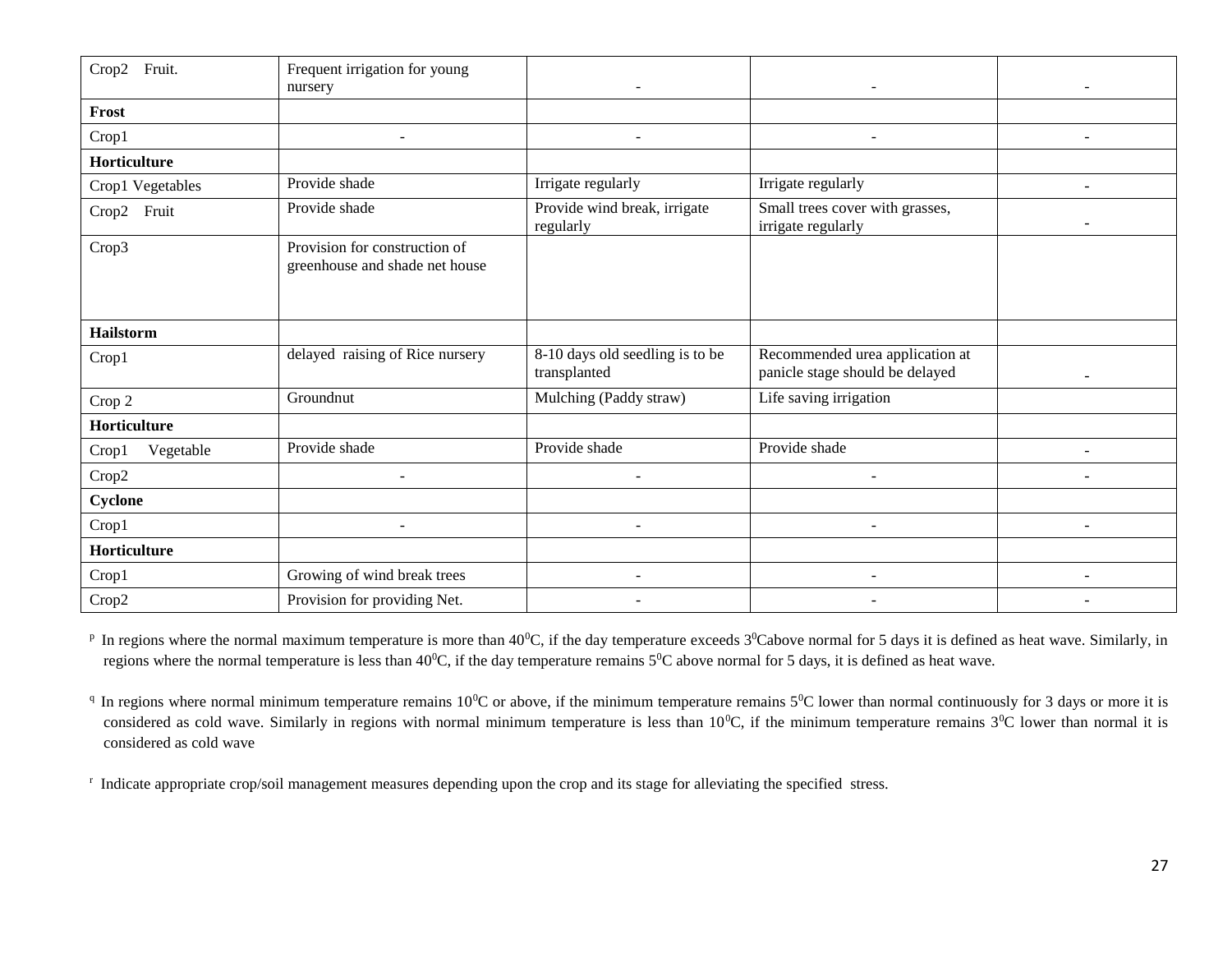### **2.5.1 Contingent strategies for Livestock, Poultry & Fisheries**

#### **2.5.2 Livestock**

| <b>Drought</b>                   | <b>Suggested contingency measures</b>                                                                                                                                                 |                                                                                                                                            |                                                                                                                              |  |
|----------------------------------|---------------------------------------------------------------------------------------------------------------------------------------------------------------------------------------|--------------------------------------------------------------------------------------------------------------------------------------------|------------------------------------------------------------------------------------------------------------------------------|--|
|                                  | Before the event <sup>s</sup>                                                                                                                                                         | During the event                                                                                                                           | After the event                                                                                                              |  |
| Feed and fodder<br>availability  | a. Storage of feed ingredient namely<br>Maize, wheat bran, rice polish, moc etc.<br>b. Storage of Rice straw silage making.<br>c. Cultivation of perennial grass, fodder<br>trees etc | a. Stall feeding (restricted)<br>b. Utilization of agricultural by-<br>product, house hold wastage, kitchen<br>wastage, hotel wastage(pig) | a. Rainfed fodder cultivation of both<br>seasonal and perennial type<br>b. Utilization of fodder tree leaves                 |  |
| Drinking water                   | a. Provision created for shallow tube<br>well, Mini deep tube well.<br>b. Community water tank                                                                                        | a. Utilization of shallow Tubewell,<br>Ring well<br>b. Community water tank<br>c. Minimum use of water                                     | Community tank                                                                                                               |  |
| Health and disease<br>management | Vaccination against viral and bacterial<br>disease<br>b. Anti stress management                                                                                                       | a. Heat stress management as and<br>when required.<br>b. Showering facilities<br>c. Wallowing (Bufalloo)<br>d. Restricted movement         | a. Health tonic, Vitamin<br>b. Management for any disease<br>management break                                                |  |
| <b>Floods</b>                    |                                                                                                                                                                                       |                                                                                                                                            |                                                                                                                              |  |
| Feed and fodder<br>availability  | a. Storage of feed ingredient (wheat<br>bran, Rice polish)<br>b. Straw, processed fodder above the<br>water level of last major flood.                                                | a. Community shelter<br>b. Restricted stall feeding<br>c. Fodder tree leaves.                                                              | a. Cultivation of seasonal and<br>perennial fodder crop<br>b. Utilization of fodder tree leaves                              |  |
| Drinking water                   | a. Overhead storage water tank                                                                                                                                                        | Utilization of chemical treated<br>(Chlorinated) water<br>Boiled water                                                                     | Community tank                                                                                                               |  |
| Health and disease<br>management | a. Vaccination against FMD, HS, BQ<br>b. De-worming                                                                                                                                   | a. Community rescue centre<br>b.Quarantine/Isolation facility<br>c.Vaccination/Treatment                                                   | a. Post flood disease management<br>(Vaccination/Treatment/Isolation)<br>b. Quarantine/ Isolation of any suspected<br>animal |  |
| Cyclone                          |                                                                                                                                                                                       |                                                                                                                                            |                                                                                                                              |  |
| Feed and fodder                  | a. Storage of feed ingredient (wheat<br>bran, Rice polish)                                                                                                                            |                                                                                                                                            |                                                                                                                              |  |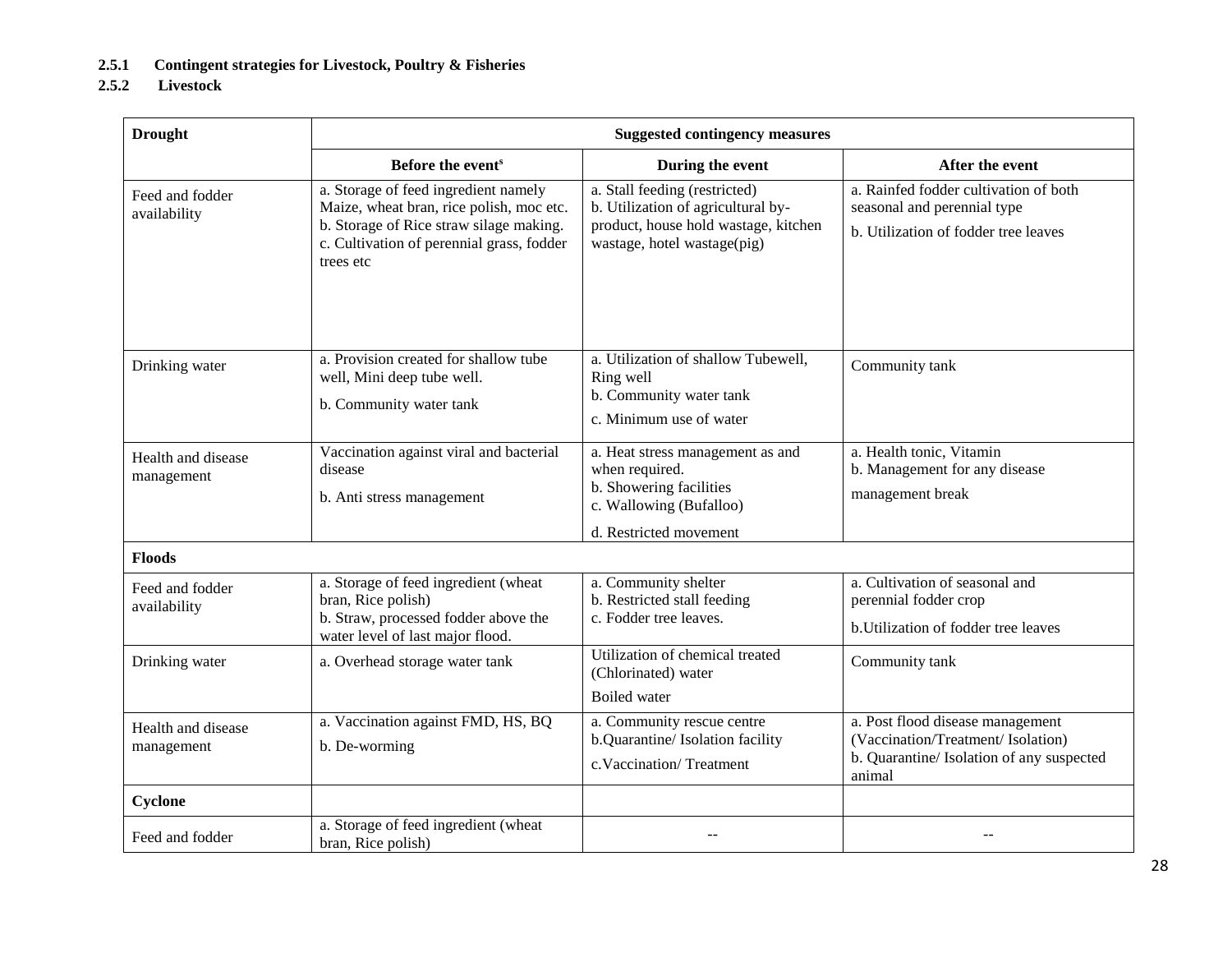| availability                      | b. Storage of fodder crop in the form of<br>silage etc |                                                                                                                                        |                                                                                                                              |
|-----------------------------------|--------------------------------------------------------|----------------------------------------------------------------------------------------------------------------------------------------|------------------------------------------------------------------------------------------------------------------------------|
| Drinking water                    | a. Ground water facility creation--                    |                                                                                                                                        |                                                                                                                              |
| Health and disease<br>management  | a. Vaccination against FMD, HS, BQ<br>b. De-worming    | a. Community rescue centre<br>b. Quarantine/Isolation facility<br>c. Vaccination/Treatment                                             | a. Post flood disease management<br>(Vaccination/Treatment/ Isolation)<br>b. Quarantine/Isolation of any<br>suspected animal |
| Heat wave and cold wave           |                                                        |                                                                                                                                        |                                                                                                                              |
| Shelter/environment<br>management | Provision for community shelter                        | a. Community shelter facility<br>b. Covering sheds/animals during<br>cold wave<br>c. Roof reflector for sun light during<br>heat wave. | $-$                                                                                                                          |
| Health and disease<br>management  | Vaccination against common disease                     | a. Anti stress medicated<br>b. Restricted movement<br>c. Stall feeding and watering                                                    | Culling of affected animals                                                                                                  |
|                                   |                                                        |                                                                                                                                        |                                                                                                                              |

<sup>s</sup> based on forewarning wherever available

#### **2.5.2 Poultry**

|                               | <b>Suggested contingency measures</b>                                |                                                                                                       |                                                                                                                 | Convergence/linkages with<br>ongoing programs, if any |
|-------------------------------|----------------------------------------------------------------------|-------------------------------------------------------------------------------------------------------|-----------------------------------------------------------------------------------------------------------------|-------------------------------------------------------|
|                               | Before the event <sup>a</sup><br>During the event<br>After the event |                                                                                                       |                                                                                                                 |                                                       |
|                               |                                                                      |                                                                                                       |                                                                                                                 |                                                       |
| <b>Drought</b>                |                                                                      |                                                                                                       |                                                                                                                 |                                                       |
| Shortage of feed ingredients  | Early storage of feed<br>ingredients                                 | Restricted feeding,<br>reducing the stock                                                             | Reducing the stock and<br>restricted feeding                                                                    | N <sub>o</sub>                                        |
| Drinking water                | Storage water tank,<br>Jal kund construction                         | Restricted use of<br>water                                                                            | Restricted use of water                                                                                         | N <sub>0</sub>                                        |
| Health and disease management | Strategic vaccination of<br>the bird for all possible<br>diseases    | Preventive doses of<br>antimicrobial drug,<br>bio-security,<br>electrolyte<br>powder in day to<br>day | Preventive doses of<br>antimicrobial drug, bio-<br>security, electrolyte<br>powder in day to day<br>management. | N <sub>o</sub>                                        |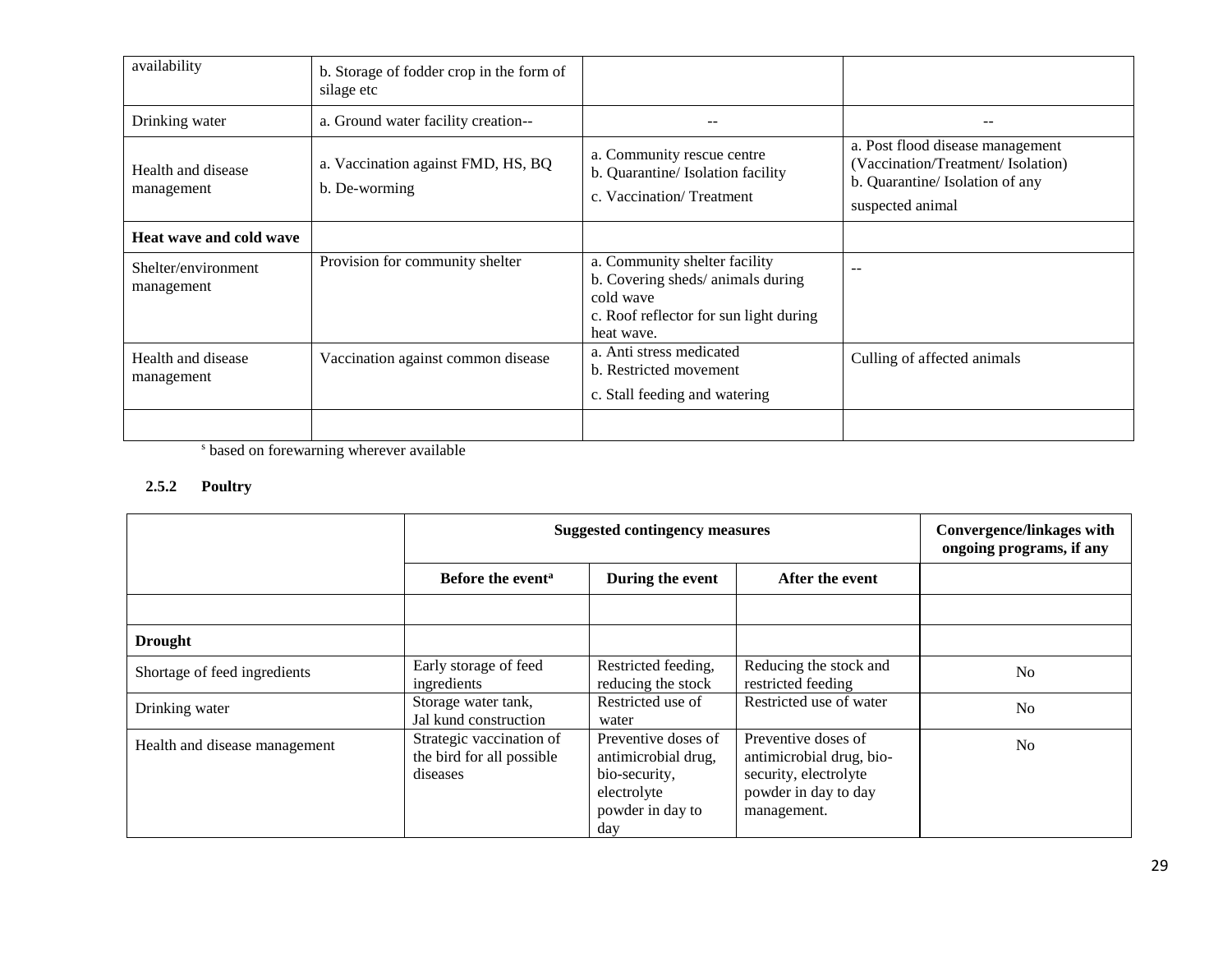|                                |                                                                                                        | management                                                                                                                                   |                                                                                                              |                |
|--------------------------------|--------------------------------------------------------------------------------------------------------|----------------------------------------------------------------------------------------------------------------------------------------------|--------------------------------------------------------------------------------------------------------------|----------------|
| <b>Floods</b>                  |                                                                                                        |                                                                                                                                              |                                                                                                              |                |
| Shortage of feed ingredients   | Storage of feed<br>ingredients                                                                         | Reducing the stock                                                                                                                           | Reducing the stock and<br>restricted feeding                                                                 | N <sub>o</sub> |
| Drinking water                 | Over head water reservoir,<br>Jal kund construction                                                    | Use boiled water                                                                                                                             | Use boiled water.                                                                                            | No             |
| Health and disease management  | Strategic vaccination of<br>the bird for all possible<br>diseases                                      | Preventive doses of<br>antimicrobial drug,<br>biosecurity,<br>electrolyte<br>powder in day to<br>day management                              | Preventive doses of<br>antimicrobial<br>drug, biosecurity,<br>electrolyte powder in day<br>to day management | N <sub>0</sub> |
| Cyclone                        |                                                                                                        |                                                                                                                                              |                                                                                                              |                |
| Shortage of feed ingredients   | Storage of feed<br>ingredients                                                                         | Reducing the stock                                                                                                                           | Reducing the stock and<br>restricted                                                                         |                |
| Drinking water                 | Ground water facility<br>creation-                                                                     | Use boiled water                                                                                                                             | Use boiled water                                                                                             |                |
| Health and disease management  | Strategic vaccination of<br>the bird for all possible<br>diseases, anti stress<br>medicine             | Preventive doses of<br>antimicrobial drug,<br>biosecurity,<br>electrolyte<br>powder in day to<br>day<br>management, anti<br>stress medicine  | Preventive doses of<br>antimicrobial<br>drug, biosecurity,<br>electrolyte powder in day<br>to day management |                |
| Heat wave and cold wave        |                                                                                                        |                                                                                                                                              |                                                                                                              |                |
| Shelter/environment management | Arrangement of coverage<br>of the poultry sheds                                                        | Proper coverage of<br>the poultry sheds                                                                                                      |                                                                                                              |                |
| Health and disease management  | Strategic vaccination and<br>preventive application of<br>anti-microbial drug, anti<br>stress medicine | Preventive doses of<br>antimicrobial drug,<br>bio-security,<br>electrolyte<br>powder in day to<br>day<br>management, anti<br>stress medicine |                                                                                                              |                |

<sup>a</sup> based on forewarning wherever available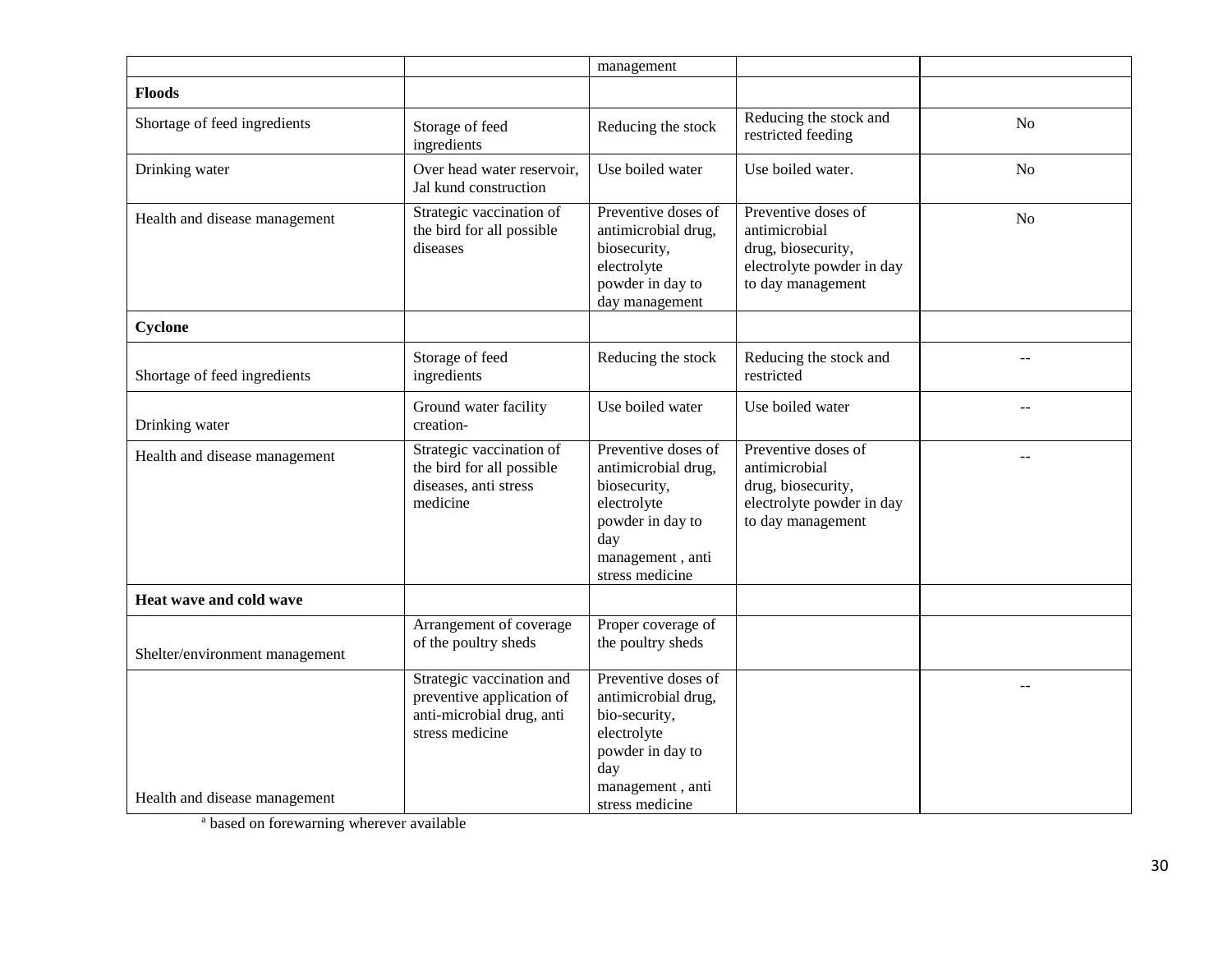#### **2.5.3 Fisheries/ Aquaculture**

|                                                                         | <b>Suggested contingency measures</b>                                                                                                                                                                                                                                                                                                                                                                                                                                                                                                                                             |                                                                                                                                                                                                                                                                                                                                                                                                                                                                      |                                                                                                                                                                                                                                                                                                                                                              |
|-------------------------------------------------------------------------|-----------------------------------------------------------------------------------------------------------------------------------------------------------------------------------------------------------------------------------------------------------------------------------------------------------------------------------------------------------------------------------------------------------------------------------------------------------------------------------------------------------------------------------------------------------------------------------|----------------------------------------------------------------------------------------------------------------------------------------------------------------------------------------------------------------------------------------------------------------------------------------------------------------------------------------------------------------------------------------------------------------------------------------------------------------------|--------------------------------------------------------------------------------------------------------------------------------------------------------------------------------------------------------------------------------------------------------------------------------------------------------------------------------------------------------------|
|                                                                         | Before the event <sup>a</sup>                                                                                                                                                                                                                                                                                                                                                                                                                                                                                                                                                     | During the event                                                                                                                                                                                                                                                                                                                                                                                                                                                     | After the event                                                                                                                                                                                                                                                                                                                                              |
| 1) Drought                                                              |                                                                                                                                                                                                                                                                                                                                                                                                                                                                                                                                                                                   |                                                                                                                                                                                                                                                                                                                                                                                                                                                                      |                                                                                                                                                                                                                                                                                                                                                              |
| A. Capture                                                              |                                                                                                                                                                                                                                                                                                                                                                                                                                                                                                                                                                                   |                                                                                                                                                                                                                                                                                                                                                                                                                                                                      |                                                                                                                                                                                                                                                                                                                                                              |
| Marine                                                                  | $-$                                                                                                                                                                                                                                                                                                                                                                                                                                                                                                                                                                               | --                                                                                                                                                                                                                                                                                                                                                                                                                                                                   | $\mathbf{u}$                                                                                                                                                                                                                                                                                                                                                 |
| Inland                                                                  |                                                                                                                                                                                                                                                                                                                                                                                                                                                                                                                                                                                   |                                                                                                                                                                                                                                                                                                                                                                                                                                                                      |                                                                                                                                                                                                                                                                                                                                                              |
| (i) Shallow water depth due to<br>insufficient rains/inflow             | Extensive use of pens for grow-out<br>culture of carps in lakes<br>/reservoirs and beels to provide<br>flexibility while doing culture.                                                                                                                                                                                                                                                                                                                                                                                                                                           | $\overline{\phantom{a}}$                                                                                                                                                                                                                                                                                                                                                                                                                                             |                                                                                                                                                                                                                                                                                                                                                              |
| (ii) Changes in water quality                                           |                                                                                                                                                                                                                                                                                                                                                                                                                                                                                                                                                                                   | --                                                                                                                                                                                                                                                                                                                                                                                                                                                                   |                                                                                                                                                                                                                                                                                                                                                              |
| (iii) Any other                                                         |                                                                                                                                                                                                                                                                                                                                                                                                                                                                                                                                                                                   |                                                                                                                                                                                                                                                                                                                                                                                                                                                                      | $\sim$ $-$                                                                                                                                                                                                                                                                                                                                                   |
| <b>B.</b> Aquaculture                                                   |                                                                                                                                                                                                                                                                                                                                                                                                                                                                                                                                                                                   |                                                                                                                                                                                                                                                                                                                                                                                                                                                                      |                                                                                                                                                                                                                                                                                                                                                              |
| (i) Shallow water in ponds due to<br>insufficient rains/inflow          | a. Reduce the stocking density of<br>fishes by harvesting the marketable<br>sized fishes<br>b. At one side of the pond, depth<br>should be made more by digging so<br>that during drought fishes can take<br>shelter in this deeper portion of the<br>pond.<br>c. If possible, provision should be<br>made for pumping water into the pond<br>from other sources or ground water.<br>d. If the water body is very small, air<br>breathing fishes like magur culture<br>should be encouraged rather than IMC<br>e. If possible provision for mechanical<br>aerator should be made. | a. Application of feed and FYM<br>should be restricted.<br>b. Aeration should be done either<br>manually or mechanically at least<br>two times in a day (Morning and<br>evening)<br>c. Netting over pond surface can be<br>made in these areas where attack of<br>predatory birds is dominant.<br>d. Frequent netting activities<br>should be restricted.<br>e. Lime should be applied at proper<br>dose.<br>f. KMnO <sub>4</sub> can also be applied $@$ 2-<br>4ppm | a. After drought one partial harvesting<br>should be done to check the fish<br>health. If any symptom of disease<br>seen, measures should be taken<br>immediately.<br>b. Lime should be applied at proper<br>dose.<br>c. Restock the pond with fingerlings if<br>available.<br>d. If the water quality and fish health<br>is good enough then start feeding. |
| (ii) Impact of salt load build up in<br>ponds / change in water quality | a. Growth of Azolla pinnata should be<br>encouraged to check eutrophication<br>and excessive evaporation.<br>b. Lime should be applied according                                                                                                                                                                                                                                                                                                                                                                                                                                  | a. Don't make any disturbances in<br>the pond from outside like netting,<br>application of feed, FYM etc.<br>b. Activities like bathing, washing                                                                                                                                                                                                                                                                                                                     | After drought check water quality and<br>fish health.<br>b. When fish health and water quality<br>becomes normal start feeding and                                                                                                                                                                                                                           |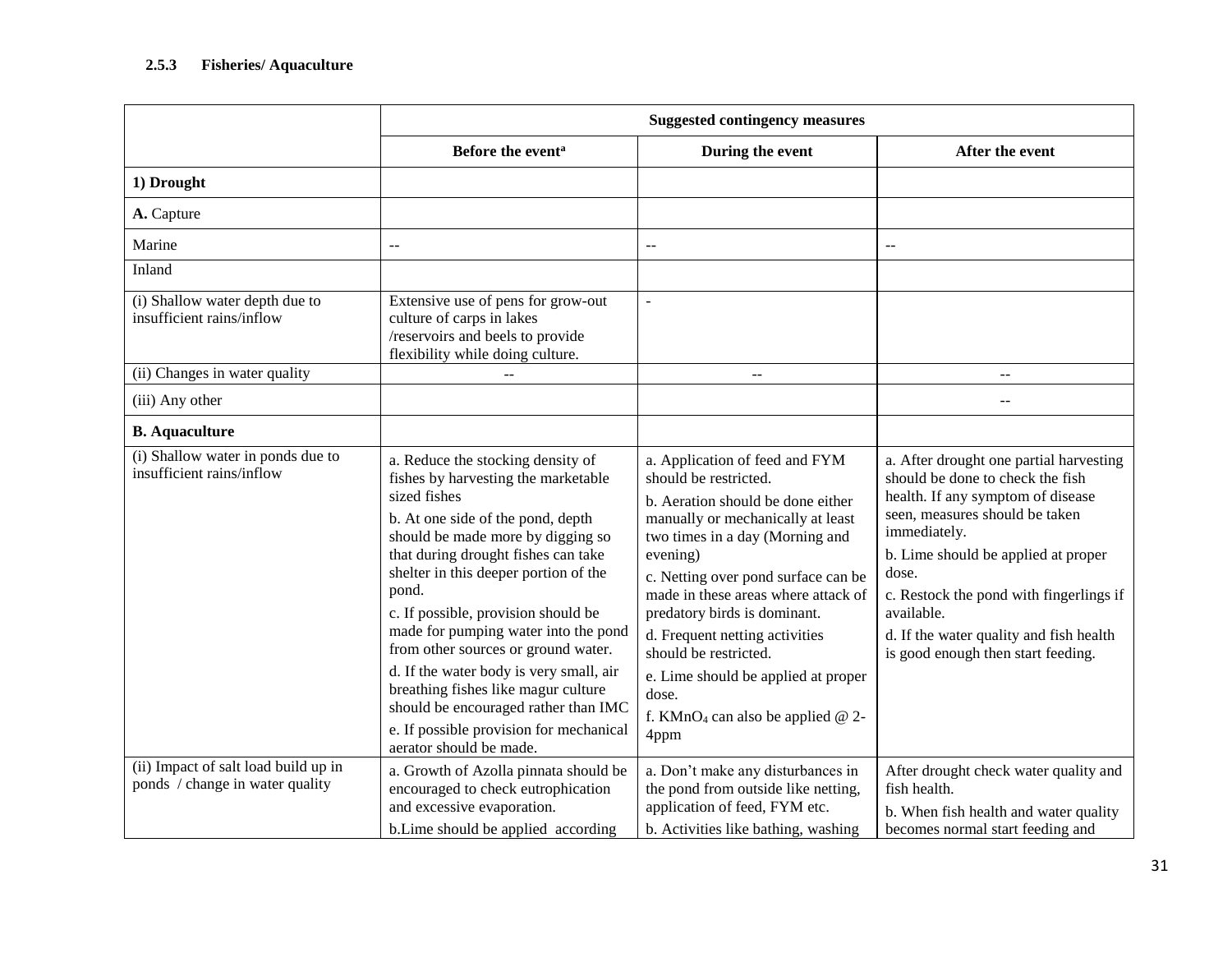|                                                            | to PH of water.                                                                                                                                                                                                                                                                                                                                                  | domestic animals should be<br>stopped. --                                                                                                                                                            | fertilizing activities                                                                                                                                                                                |
|------------------------------------------------------------|------------------------------------------------------------------------------------------------------------------------------------------------------------------------------------------------------------------------------------------------------------------------------------------------------------------------------------------------------------------|------------------------------------------------------------------------------------------------------------------------------------------------------------------------------------------------------|-------------------------------------------------------------------------------------------------------------------------------------------------------------------------------------------------------|
| (iii) Any other                                            |                                                                                                                                                                                                                                                                                                                                                                  |                                                                                                                                                                                                      |                                                                                                                                                                                                       |
| 2) Floods                                                  |                                                                                                                                                                                                                                                                                                                                                                  |                                                                                                                                                                                                      |                                                                                                                                                                                                       |
| A. Capture                                                 |                                                                                                                                                                                                                                                                                                                                                                  |                                                                                                                                                                                                      |                                                                                                                                                                                                       |
| Marine                                                     | $\frac{1}{2}$                                                                                                                                                                                                                                                                                                                                                    | $-$                                                                                                                                                                                                  | $-$                                                                                                                                                                                                   |
| Inland                                                     | $\sim$ $\sim$                                                                                                                                                                                                                                                                                                                                                    | $\sim$ $\sim$                                                                                                                                                                                        | $\mathcal{L} =$                                                                                                                                                                                       |
| (i) Average compensation paid due to<br>loss of human life | $\sim$ $\sim$                                                                                                                                                                                                                                                                                                                                                    | $-$                                                                                                                                                                                                  | $- -$                                                                                                                                                                                                 |
| (ii) No. of boats / nets/damaged                           | $-$                                                                                                                                                                                                                                                                                                                                                              | $-$                                                                                                                                                                                                  | $\overline{a}$                                                                                                                                                                                        |
| (iii) No.of houses damaged                                 | $-$                                                                                                                                                                                                                                                                                                                                                              | $\overline{a}$                                                                                                                                                                                       | $\sim$                                                                                                                                                                                                |
| (iv) Loss of stock                                         |                                                                                                                                                                                                                                                                                                                                                                  |                                                                                                                                                                                                      |                                                                                                                                                                                                       |
| (v) Changes in water quality                               | $\overline{a}$                                                                                                                                                                                                                                                                                                                                                   | $\sim$                                                                                                                                                                                               | $\overline{a}$                                                                                                                                                                                        |
| (vi) Health and diseases                                   | $\sim$                                                                                                                                                                                                                                                                                                                                                           |                                                                                                                                                                                                      |                                                                                                                                                                                                       |
| <b>B.</b> Aquaculture                                      |                                                                                                                                                                                                                                                                                                                                                                  |                                                                                                                                                                                                      |                                                                                                                                                                                                       |
| (i) Inundation with flood water                            | a. Broken dykes of pond should be<br>repaired.<br>b. Height of the pond dyke should be<br>increased above the flood level.<br>c. Bamboo screen or nylonnets should<br>be made ready for sudden rise in flood<br>level.<br>d. Inlets and outlets of the ponds<br>should be checked for working<br>condition.<br>e. Marketable sized fishes should be<br>harvested | a. Bamboo screen or nylonnets<br>should be placed round the pond<br>dyke.<br>b. Stop application of feed,<br>fertilizer and lime.<br>c. If flood level starts decreasing<br>apply $KMnO4 @ 2-4 ppm.$ | a. Lime should be applied at proper<br>dose.<br>b. Repeated netting should be done to<br>check fish health and entry of any<br>unwanted and predatory fishes.<br>c. Apply KMnO <sub>4</sub> @ 2-4 ppm |
| (ii) Water continuation and changes in<br>water quality    | a. Reduce the stocking density of<br>fishes by harvesting the marketable<br>sized fishes<br>b. Stop application of feed, fertilizer<br>and manure.<br>c. Lime should be applied at proper<br>dose.                                                                                                                                                               | a. Stop feeding<br>b. Stop application of manure.                                                                                                                                                    | a. Examine water quality and then go<br>for liming, manuring and feeding.<br>$\sim$                                                                                                                   |
| (iii) Health and diseases                                  | a. Lime should be applied at proper<br>dose.                                                                                                                                                                                                                                                                                                                     | a. Stop feeding, manuring and<br>netting activities.                                                                                                                                                 | a. Check fish health by netting<br>b. Lime should be applied at proper                                                                                                                                |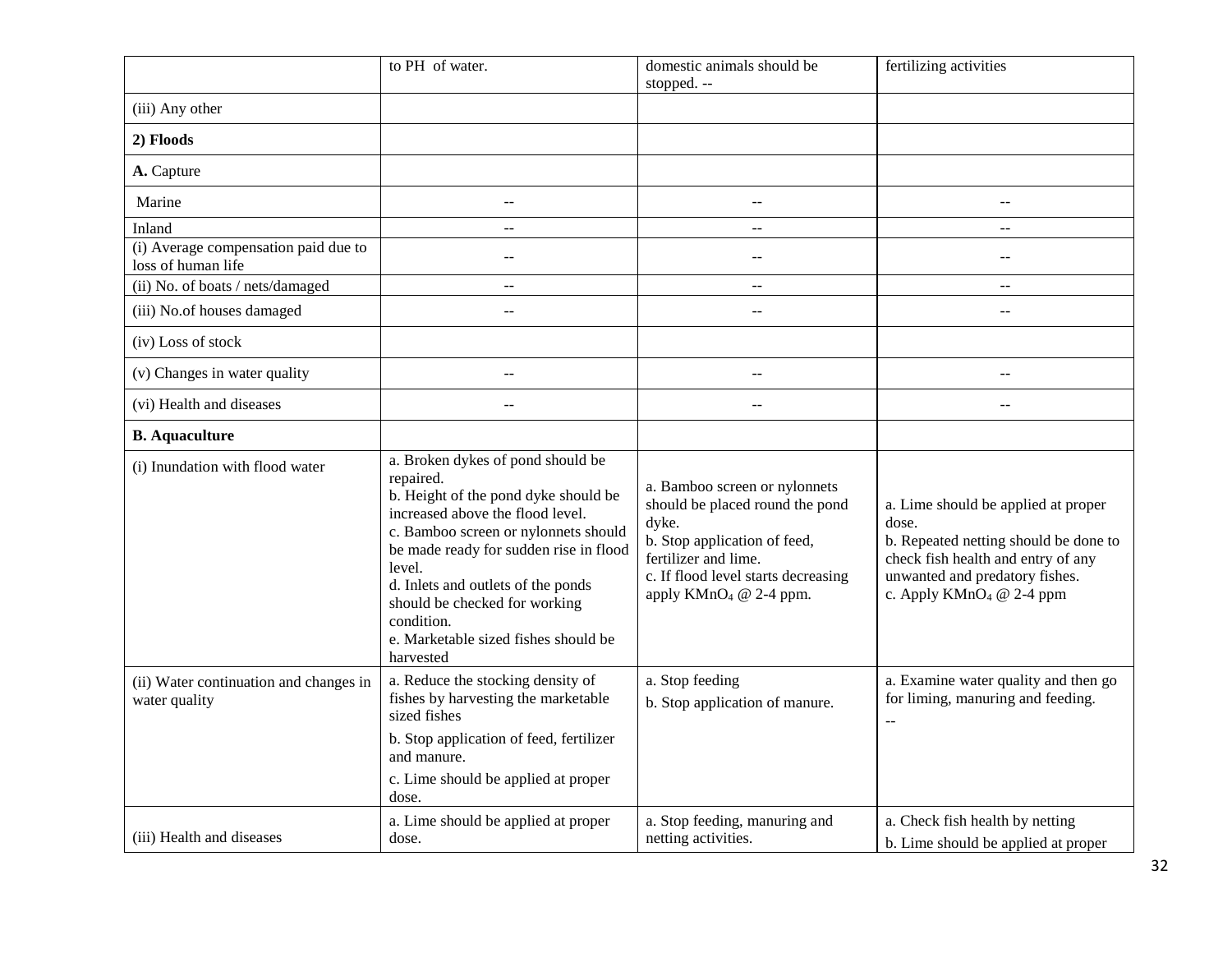|                                                                       | b. Apply KMnO <sub>4</sub> @ 2-4 ppm          |                | dose.-                  |
|-----------------------------------------------------------------------|-----------------------------------------------|----------------|-------------------------|
|                                                                       | frequently.                                   |                | c. Apply CIFAX.         |
|                                                                       |                                               |                |                         |
| (iv) Loss of stock and inputs (feed,<br>chemicals etc)                | $-$                                           | $-$            | $\sim$ $\sim$           |
| (v) Infrastructure damage (pumps,<br>aerators, huts etc)              | $\overline{a}$                                | $\sim$         |                         |
| (vi) Any other                                                        |                                               |                |                         |
| 3. Cyclone / Tsunami                                                  | NA                                            |                |                         |
| A. Capture                                                            | $\overline{a}$                                | $\overline{a}$ | $\overline{a}$          |
| Marine                                                                | $-$                                           | $\sim$         | $-$                     |
| (i) Average compensation paid due to<br>loss of fishermen lives       | $-$                                           | $\sim$         | --                      |
| (ii) Avg. no. of boats / nets/damaged                                 | $\mathbf{u}$                                  | $-$            | $\mathbb{L} \mathbb{L}$ |
| (iii) Avg. no. of houses damaged                                      | $\mathord{\hspace{1pt}\text{--}\hspace{1pt}}$ | $\overline{a}$ | $\overline{a}$          |
| Inland                                                                | $\sim$ $\sim$                                 | $-$            | $\sim$ $\sim$           |
| B. Aquaculture                                                        | $-$                                           | $\overline{a}$ | $\sim$                  |
| (i) Overflow / flooding of ponds                                      | $\sim$                                        | $-$            | $\sim$ $\sim$           |
| (ii) Changes in water quality (fresh<br>water / brackish water ratio) | $\overline{a}$                                | --             | --                      |
| (iii) Health and diseases                                             | $\sim$ $\sim$                                 | $-$            | $\sim$ $\sim$           |
| (iv) Loss of stock and inputs (feed,<br>chemicals etc)                | $\sim$                                        | $-$            | $\sim$                  |
| (v) Infrastructure damage (pumps,<br>aerators, shelters/huts etc)     | $\mathord{\hspace{1pt}\text{--}\hspace{1pt}}$ | $-$            | $-$                     |
| (vi) Any other                                                        | $\overline{\phantom{m}}$                      | --             | $ -$                    |
| 4. Heat wave and cold wave-                                           | <b>NA</b>                                     |                |                         |
| A. Capture                                                            |                                               |                |                         |
| Marine                                                                | $\sim$ $\sim$                                 | $-$            | $-$                     |